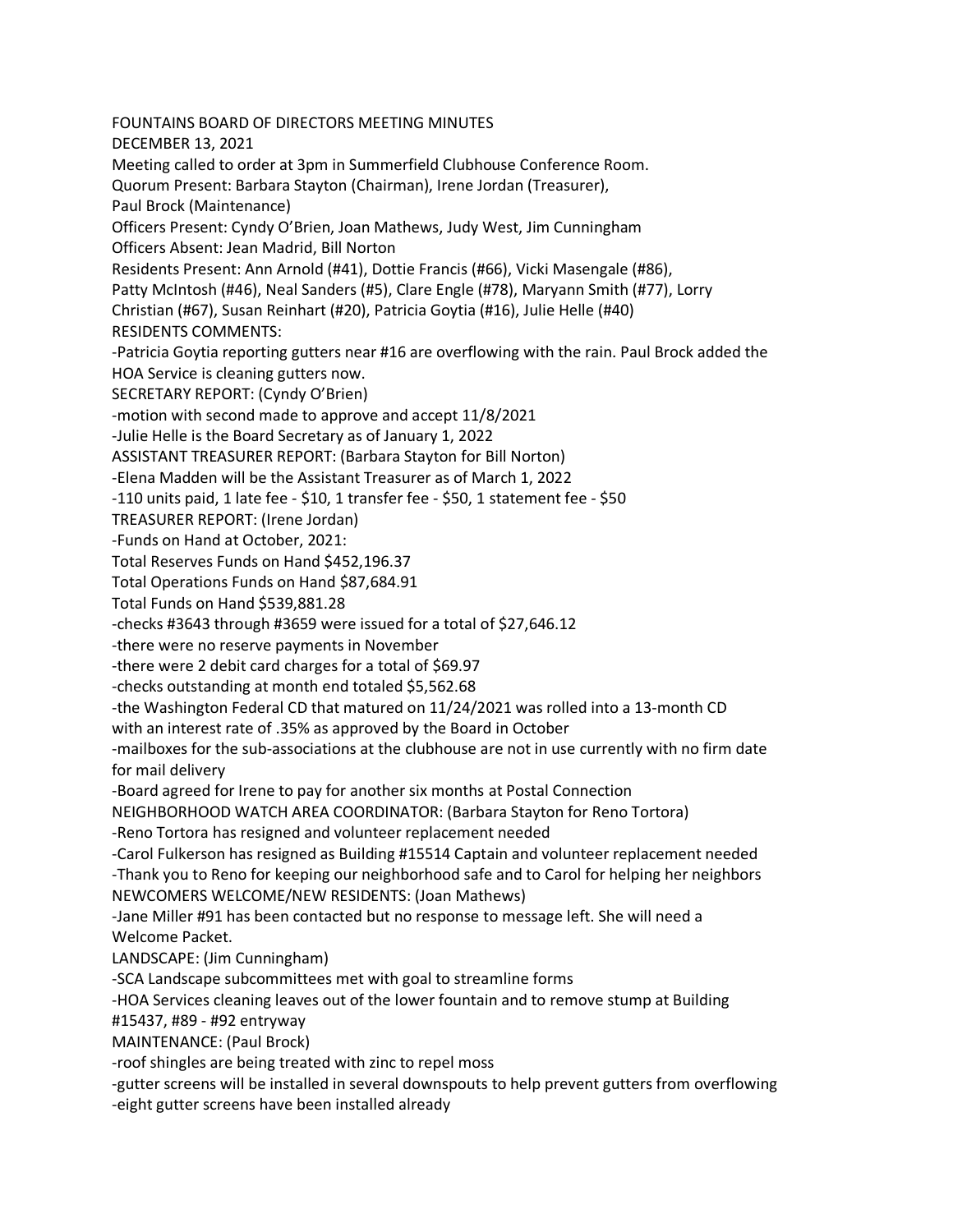-replacing street pole lights with brighter light bulbs, currently waiting for prices OLD BUSINESS: (Barbara Stayton)

-Amendment for the ductless heating and cooling system is completed by our Attorney

-Amendment will need to be voted on by the Fountains community

-if Amendment passes then Resolutions may be added

NEW BUSINESS: (Barbara Stayton)

-2/23/2022 Annual Fountains Meeting will be held in the Summerfield Clubhouse Ballroom

- food will not be served

-Clubhouse rules apply for COVID precautions

-vote will be held for Board Director as Irene Jordan's term has expired

-vote will be held for IRS 70-604

-3 ways to vote; by absentee ballot, in person or by proxy

-will discuss Comcast Basic TV Cable possibly being eliminated from the monthly HOA fees

-Board will contact Comcast in 1/2022 to obtain pricing information to provide more information at the Annual Meeting

-presentation with handouts by Barbara Stayton on the 25 ASSOCIATION OBLIGATIONS imposed by Oregon Condominium Act and Oregon Planned Community Act and will be presented at the Annual Meeting, adding ORS 65 and SB 94 as recommended by Patty McIntosh

Next Fountains Board of Directors Meeting will be 1/10/2022 at 3p in the Summerfield Clubhouse Conference Room.

Meeting Adjourned at 3:56p

Submitted by Cyndy O'Brien, Secretary

FOUNTAINS HOA BOARD OF DIRECTORS MEETING MINUTES

NOVEMBER 8, 2021

Meeting called to order at 3:00p in Summerfield Conference Room

QUORUM PRESENT: Barbara Stayton (Chairman), Irene Jordan (Treasurer),

Paul Brock (Maintenance)

OFFICERS PRESENT: Bill Norton, Joan Mathews, Judy West, Jim Cunningham

OFFICERS ABSENT: Reno Tortora (excused), Jean Madrid

RESIDENTS PRESENT: Lee Cunningham #34, Patricia Goytia #16, Ann Arnold #41, Lorry

Christian #67, Carole Hanlin #15, Richard Cox #81, Patty McIntosh #46

RESIDENTS WITH QUESTIONS/REMARKS:

Patricia Goytia - reported tree branches on garage roof near #15, #16 and hanging near #16 patio, acknowledged by Jim Cunningham (Landscaping)

SECRETARY REPORT (Cyndy O'Brien):

-motion with second made to accept and approve 10/11/2021 Board Meeting minutes -currently looking for a volunteer to become the new Secretary starting 1/1/22 ASSISTANT TREASURER REPORT (Bill Norton):

-110 units paid

1 late fee - \$10

1 transfer fee - \$50

1 statement fee - \$50

1 new buyers fee - \$1200

-Bill Norton resigning as Assistant Treasurer as of March, 2022. Thank you, Bill for your service which is very much appreciated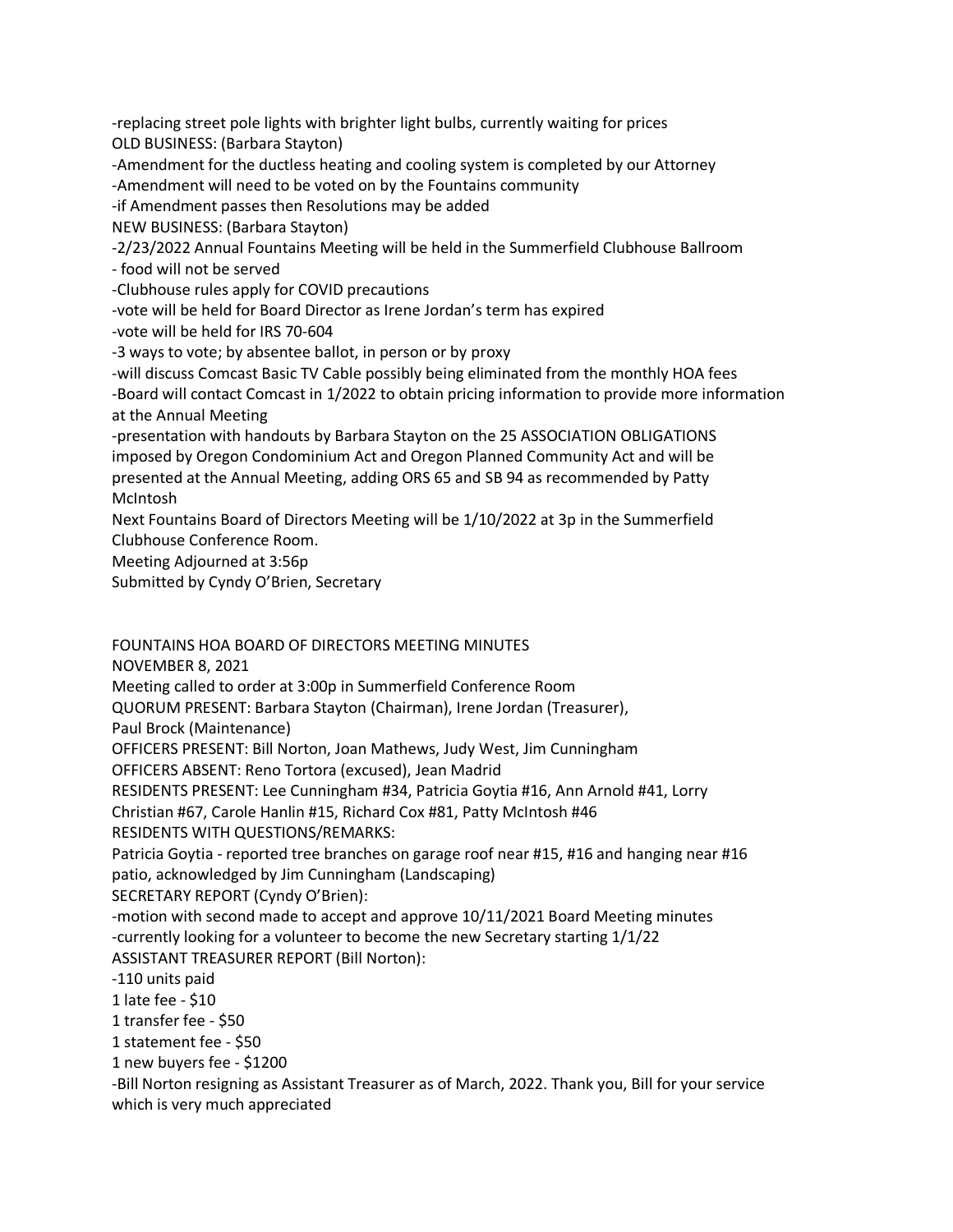-currently looking for a volunteer to become the new Assistant Treasurer in March, 2022 TREASURER REPORT(Irene Jordan):

-Funds on Hand At October, 2021:

a. Total Reserves Funds on Hand \$441,425.43

b. Total Operation Funds on Hand \$ 89,509.68

c. Total Funds on Hand \$530,935.11

-Check #3629 through #3642 were issued for a total of \$34,459.54

-there were no reserve payments in October

-there was one debit card charge for \$22.99

-checks outstanding at month end totaled \$9,088.31

TREASURER REPORT con't:

-There is one CD at Washington Federal which will mature on 11/24/2021 with interest rates continuing to be low. Motion with second made to approve roll over of Washington Federal CD for 13 months at .35 interest rate.

NEIGHBORHOOD WATCH AREA COORDINATOR REPORT (Barbara Stayton reporting for Reno Tortora):

-Reno will be posting the Block Captains for each building

NEWCOMERS WELCOME/NEW RESIDENTS REPORT (Joan Mathews):

-Units 110, 91 closing at end of November

- sale of Unit 98 is pending

-Unit 77 will be up for sale soon

LANDSCAPING REPORT (Jim Cunningham):

-removal of 5 trees completed, paid and no damage with 4 trees needing to be planted, to discuss with Fountainwood

-pruning to start, grass will be cut less often for fall/winter seasons

-Building 15432 will need bushes along entryway sidewalk trimmed back and/or removed as reported by Barbara Stayton

-around Units 69,70 the holly bushes need to be removed

-Brightview does not remove roots and will not trim trees over 15 ft. Treeology will trim trees over 15 ft. Stump removal is expensive and is contracted out.

-leaves not removed at Buildings 15437,15480 reported by Cyndy O'Brien and Irene Jordan -stump removal a priority in front of Building 15437 entryway requested by Barbara Stayton -Brightview damages to landscape lights can be back charged but information on damages must be given to Irene Jordan. Jean Madrid can provide more information regarding the damaged pathlights and the damaged spotlight.

MAINTENANCE REPORT (Paul Brock):

-HOA Service submitted a written estimate of \$3,257.66 to repair the cracks in the masonry veneer on Buildings 15480 and 15655.

-motion with second made to accept HOA Service's bid not to exceed \$4,000

-investigating the installation of additional lighting around the complex and brighter light bulbs in lamp poles

-we are gathering documents requested by Patty McIntosh #46

OLD BUSINESS (Barbara Stayton):

-motion with second made to raise the new buyers fee to \$1500 starting 1/1/2022

-amendment to Bylaws will be voted on at the February, 2022 Annual Meeting for Ductless

Heating and Cooling Systems installation and specifications

NEW BUSINESS (Barbara Stayton):

-Comcast contract ending November 1, 2023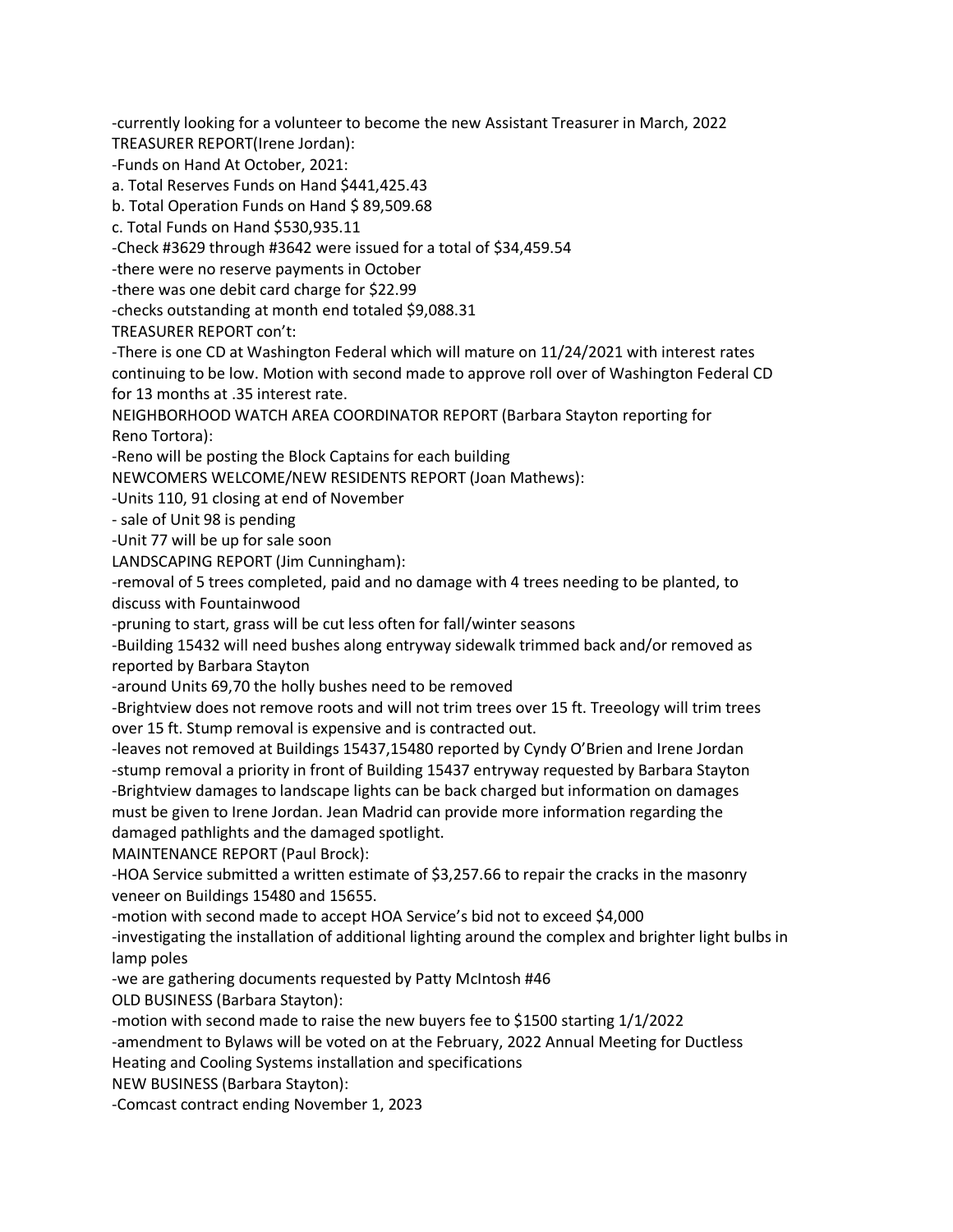-research will be done in 2022 by the Board to consider ending Basic Cable paid though the monthly HOA fees and will be discussed further in the February 2022 Annual Meeting -Board will talk to Comcast about unit pricing for such things as landline, cable products, equipment, etc. -vote on 2022 Budget by the Board will be in December, 2021 -Diane Weston is the new SCA Administrator, replacing Cari Lindsey who resigned NEXT FOUNTAIN BOARD OF DIRECTORS MEETING: 3p, Summerfield Conference Room, December 13, 2021, Monday MEETING ADJOURNED: 3:55p Submitted by:

Cyndy O'Brien, Secretary

THE FOUNTAINS HOA BOARD OF DIRECTORS MEETING MINUTES OCTOBER 11, 2021

Meeting called to order at 3:04pm in the Summerfield Conference Room.

Quorum present: Barbara Stayton (Chairman), Irene Jordan (Treasurer),

Paul Brock (Maintenance)

Officers present: Cyndy O'Brien, Jim Cunningham, Reno Tortora, Bill Norton,

Jean Madrid, Joan Mathews, Judy West

Residents present: Patty McIntosh #46, Lee Cunningham #34, Clare Engle #78,

Ann Arnold #41, Vicki Masengale #86, Brenda Frank #52, Julie Helle #40, Ruth Tortora #48, Lorry Christian #67, Patricia Goytia #16

RESIDENTS WITH REMARKS/QUESTIONS:

-Patricia Goytia repeated her request to have the pine tree cut down near her residence. -Vicki Masengale concerns with neighborhood safety noting holes cut in fence, garbage cans being rummaged through during the night, trash thrown about the complex grounds, police and Summerfield Community Association notified of a man (non-resident) within Summerfield screaming threats. Cyndy O'Brien added that a syringe was found near her garage #92. -Clare Engle gave thanks to Paul Brock for resolving the problem with a bat frequenting her deck.

SECRETARY'S REPORT (Cyndy O'Brien):

-Motion with second made to approve and accept September 13, 2021 Board Meeting Minutes. -Barbara Stayton announcing Cyndy O'Brien's resignation from the Board by the end of December 2021. A replacement will be sought.

ASSISTANT TREASURER REPORT (Bill Norton):

-110 units paid; 2 late fees-\$10 each, 1 transfer fee-\$50, 2 statement fees-\$50 each, 1 new buyers fee-\$1200

TREASURER'S REPORT (Irene Jordan):

-Funds on Hand at September 30, 2021:

Total Reserves Funds on Hand \$443,579.64

Total Operations Funds on Hand \$ 89,508.69

Total Funds on Hand \$533,088.33

-Check #3610 through #3628 were issued for a total of \$46,540.98. Reserve payments totaled \$14,125.56. There were two debit card charges in September totaling \$310.81. Checks

outstanding at month end totaled \$18,906.89.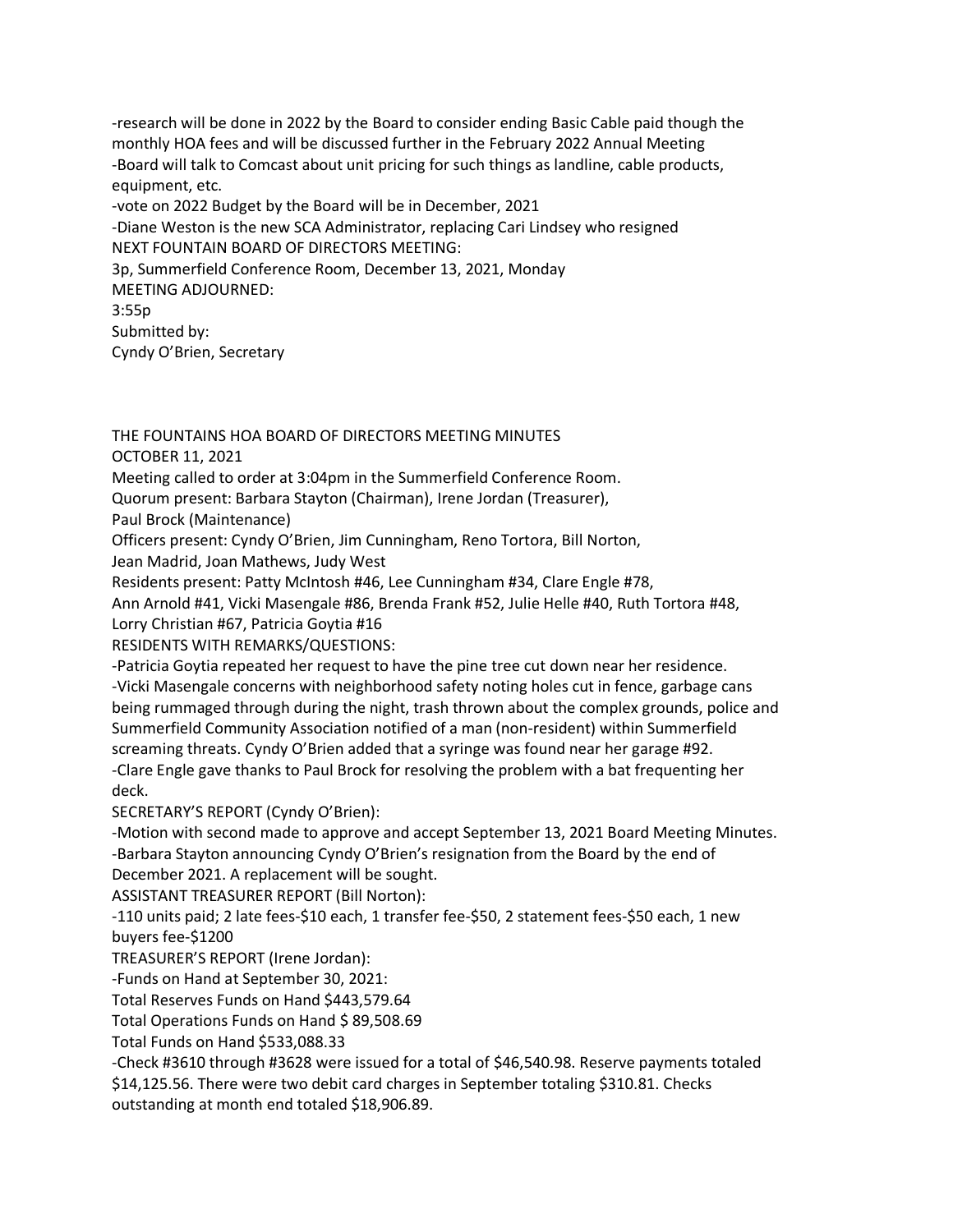-Deck Project to date cost as of 9/30/2021: 2018 - \$ 73,334.12 2019 - \$138,871.69 2020 - \$167,256.28 2021 - \$ 80,154.48 Total = \$459,616.47 -Treasurer's Report accepted and approved NEIGHBORHOOD WATCH AREA COORDINATOR (Reno Tortora): -Reno is aware and is dropping his hacked Yahoo account which was falsely asking for donations -older, professional headshot photos found of a young gentleman in military dress and a group email will be sent to find the owner NEWCOMERS WELCOME/NEW RESIDENTS (Joan Mathews, Judy West): -#38 will be greeted soon LANDSCAPE REPORT (Jim Cunningham): -sequoia tree removal is in the budget and will be paid -request for budget increase for 2022 of \$1000 -Jim will follow up with Brightview Supervisor about poor communication regarding what is to be done and when, and asking to pay for broken landscape lights -pine tree removal by building #15605 unit 16 and incomplete pine tree removal in front of building #15437 units 89-92 MAINTENANCE REPORT (Paul Brock): -decks and railings project has been completed -the decks and railings contractor has completed all minor cosmetic problems -two person-sized holes in the western boundary fence were found -the owner of the property where Safeway is found is responsible for the fence -the City of Tigard requires fences along property lines be properly maintained by their owner -the two holes were reported to Ken Ross, the Code Compliance Officer for the City of Tigard -Ken Ross said he would take care of the matter OLD BUSINESS (Barbara Stayton): -ductless heating/cooling system, also known as mini splits, were discussed in detail with Kelly Wilhite from Able Heating and Cooling -this information will be utilized when drafting the Amendment to the Bylaws and Resolution -removal of the sequoia trees behind garages 77-78-79-80; -motion with second to allow Elite Tree Service access to our property in order to remove trees is approved -motion with second to pay for the removal of one of the trees, half the attorney's fee and fee adding The Fountains to the Certificate of Insurance, not to exceed \$4000 is approved NEW BUSINESS (Barbara Stayton): -security issues brought forth at today's meeting need solutions and Barbara Stayton will contact the SCA/City of Tigard Liaison, Barbara Sherman -2022 Budget Meeting will be open to residents, possibly being held 11/4/2021, Thursday -Annual Fountains Meeting may be possible, considering February, 2022 NEXT MEETING: Monday, November 8, 2021 at 3:pm in the Summerfield Conference Room MEETING ADJOURNED: 4:28pm Submitted by: Cyndy O'Brien, Secretary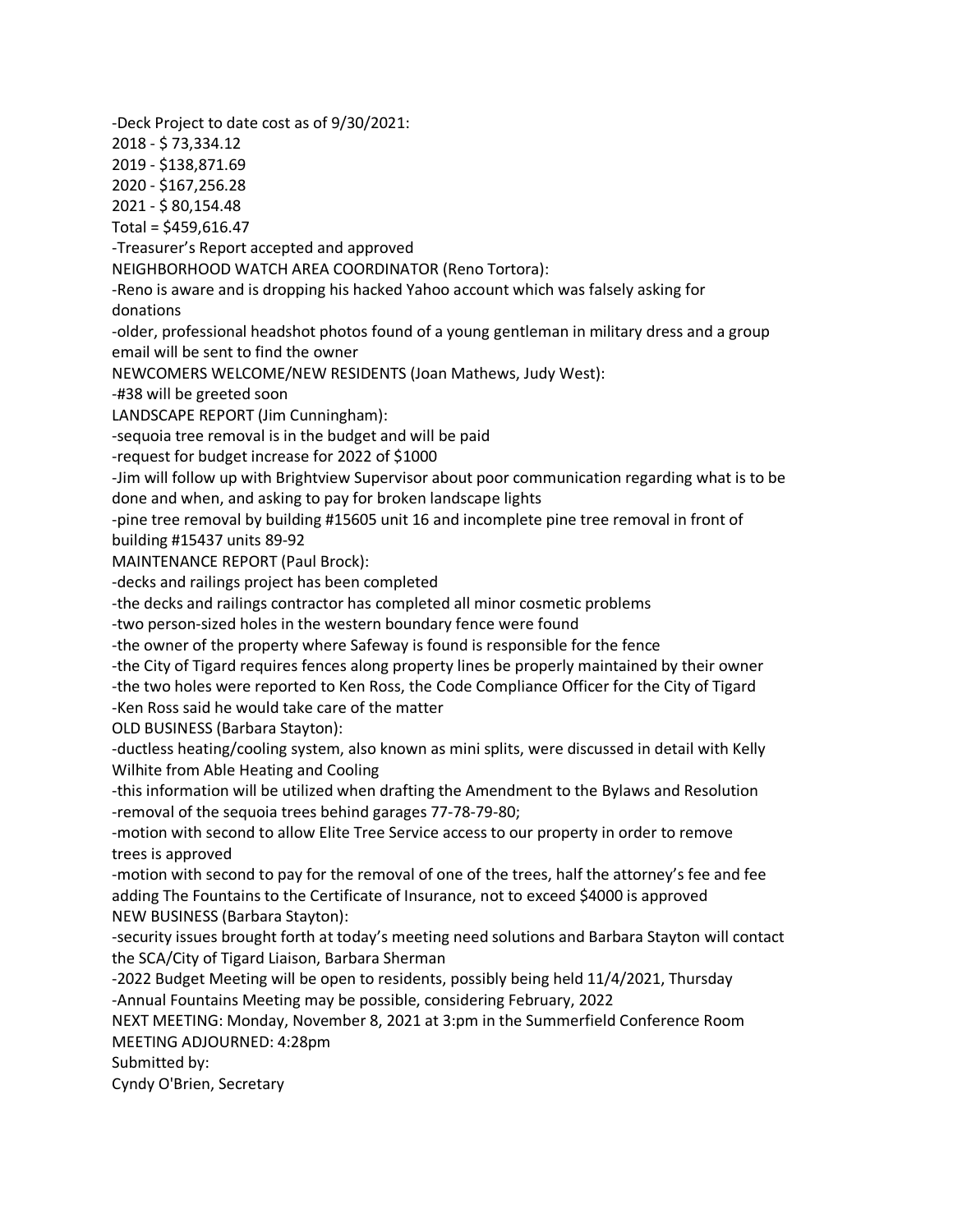FOUNTAINS HOA BOARD OF DIRECTORS MEETING MINUTES SEPTEMBER 13, 2021 Meeting called to order at 3:00pm in Summerfield Club House Conference Room. QUORUM PRESENT: Barbara Stayton (Chairman), Irene Jordan (Treasurer), Paul Brock (Maintenance) OFFICERS PRESENT: Joan Mathews, Cyndy O'Brien, Bill Norton, Jim Cunningham, Reno Tortora OFFICERS ABSENT: Judy West, Jean Madrid RESIDENTS PRESENT: Patricia Goytia #16, Stella Vetrone #17, Maryann Smith #80, Ann Arnold #41, Patty McIntosh #46 and her attorney, Lorry Christian #67, Neal Sanders #5, Clare Engle #78 RESIDENTS WITH REMARKS/QUESTIONS: -Patricia Goytia repeats request for shrub near her garage be trimmed with Jim Cunningham to follow up with Brightview -Clare Engle request Board to vet Elite Tree Service to protect private property before cutting down five sequoia trees bordering The Fountains and within Fountainwood SECRETARY'S REPORT (Cyndy O'Brien): -motion with second made to approve and accept both 8/21/21 Emergency Board of Directors Meeting minutes and 8/9/21 HOA Board Meeting minutes ASSISTANT TREASURER'S REPORT(Bill Norton): -for August - 110 units paid in full, 2 late fees \$10 each, 1 statement fee \$50 TREASURER'S REPORT (Irene Jordan): -Funds on Hand at August 31, 2021: Total Reserves Funds on Hand \$441,966.97 Total Operations Funds on Hand \$92,646.88 Total Funds on Hand \$534,613.85 -checks #3594 through #3609 were issued for a total of \$43,328.24 -Reserve payments totaled \$10,505 -there were no debit card charges in August -there was a \$30 check from a resident to reimburse the HOA for a special Pride pickup -checks outstanding at month end totaled \$14,446.48 -One Washington Federal CD matured on August 7 and with approval at August meeting was rolled over to a 13 month CD, rate .35% -Deck project to date cost (no change from previous month) -Deck project costs summary to date: 2018 \$ 73,334.12 2019 \$138,871.59 2020 \$167,256.28 2021 \$ 66,488.92 Total \$445,950.91 -budget meeting for residents being considered after the November HOA Board Meeting with December approval by the Board of Directors NEIGHBORHOOD WATCH AREA COORDINATOR (Reno Tortora): -Reno has revised the list of Building Captains and will give the list to Judy West for inclusion in

the Fountains records and in the Welcome Packets

NEWCOMERS WELCOME/NEW RESIDENTS (Joan Mathews):

-Nothing new to report at this time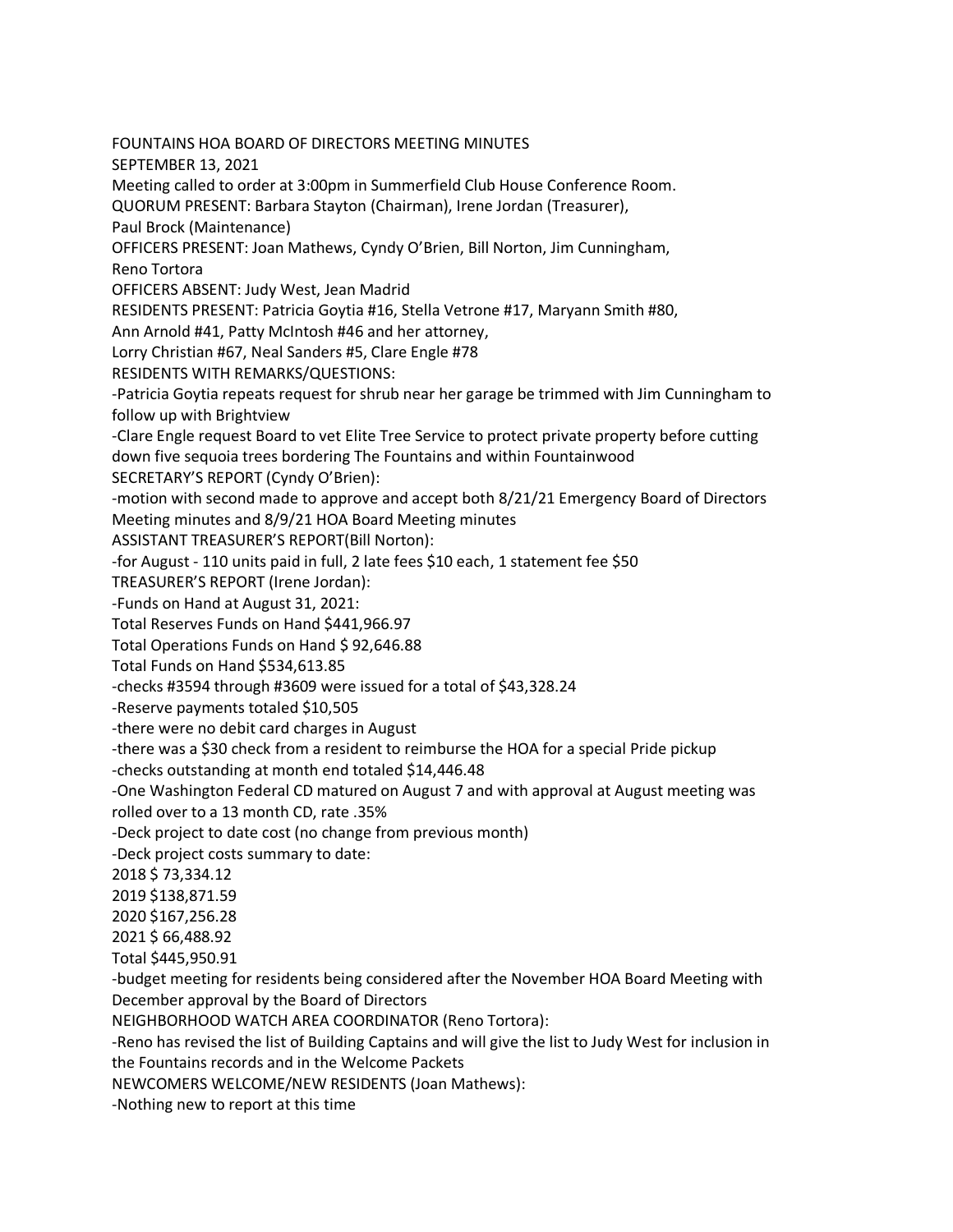LANDSCAPE REPORT (Jim Cunningham):

-review of aging sprinkler system:

3 solenoids replaced along with broken pipe

8 sprinkler heads replaced or repaired

-estimate request for grinding stump on 114 Court

-prune bushes so building address signs can be read

-plan continues to be to replace plants and bushes damaged from heat

-remove dead, six foot bush at Building 15437, #89-92 which is drooping in front of entryway MAINTENANCE (Paul Brock):

-all sixty decks have been completed and passed inspection by the City of Tigard

-the construction staging area has been removed from the three parking slots near garage #1

-the contractor continues to work on cosmetic touch ups for some decks, should be completed by the end of next week

-JBC Roofing completed maintenance work on all the residence and garage roofs;

sealed exposed fasteners

installed rubber boots on pipe flashings

replaced damaged plastic roof vents with metal roof vents

Inspected all dead valleys for significant damage

total cost was \$10,965

observed wear on our shingles is about what is expected for 40-year grade shingles

-our attorney advised the Board to obtain an engineer's analysis of the reported masonry cracks on Buildings 15480 and 15655;

the cracks were inspected by Hayden Consulting Engineers

and were found to be in a non-structural component of the building. Hayden

recommended that repairs be performed by a qualified mason

-utility shed cleaned, reorganized and remodeled, BRAVO, Dave Smith and Paul Brock OLD BUSINESS (Barbara Stayton):

-THANK YOU to the Deck/Patio Committee; Patricia Goytia, Carole Hanlin, Marilyn Katz, Jacki Bauer, Art Schmidt, Katie Smith, Linda McCall who contributed in April to the possible revision of Article IX of the Bylaws

-discussion on the wording of the proposed Amendment to the Bylaws that will allow the Board to make specific requirements for Ductless Heating/Cooling System compressors to be placed on decks and patios

-our attorney noted a Bylaw change is needed when considering the approval of the Ductless Heating/Cooling Systems requiring a passing vote by a simple majority of the Fountain residents -240 volt outlet in garages should be paid for by residents or HOA will be discussed when Maintenance Committee prices this project

-discussed possibility of raising the New Buyers fee as we consider the 2022 Budget NEW BUSINESS (Barbara Stayton):

-Fountainwood has requested access by way of the Fountains to remove five sequoia trees behind garages 77-78-79-80

-Elite Tree Service will remove the trees and ground the stump for \$3500/tree, asking if the Fountains will pay for one of the trees to be removed

-Fountainwood is also requesting a dead dogwood on our property be removed which is in the way of the project

-removal to start 10/18 through 10/20

-notifying residents affected to move their cars is needed

-discussed concerns over possible property damage, clean up, liability, equipment involved,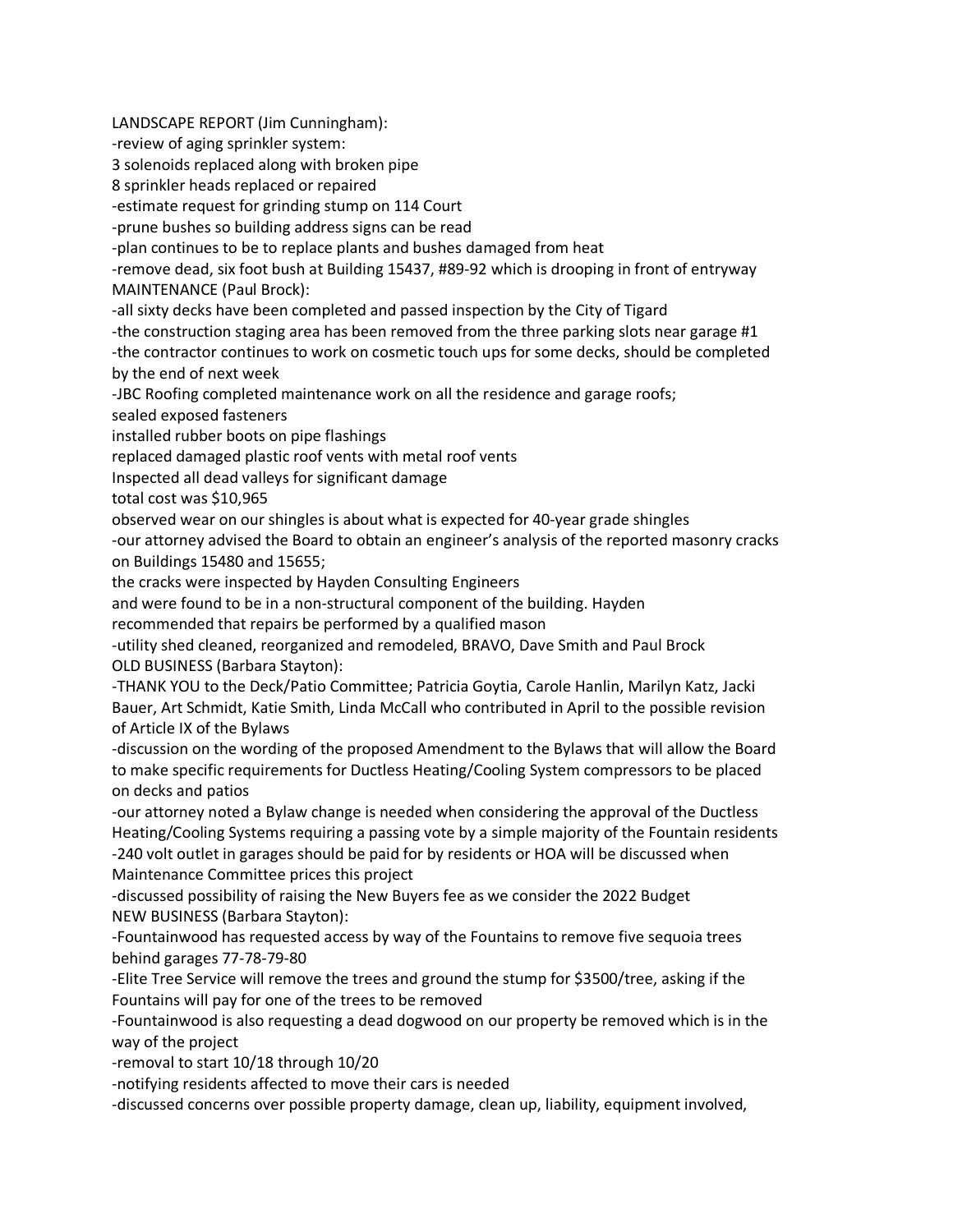noise level, traffic, etc. -our Board will request a meeting with Elite and Fountainwood Board, and consult with our insurance agent and our attorney before permission is granted -it is necessary to have an access agreement with Elite Tree Services NEXT FOUNTAINS BOARD OF DIRECTORS MEETING: 3:00 PM, Monday October 11, 2021 in Summerfield Club House Conference Room MEETING ADJOURNED: 4:00 PM SUBMITTED BY; Cyndy O'Brien, Secretary

Fountains HOA

Emergency Board Meeting

August 21, 2021

Present via Phone: Barbara Stayton and Paul Brock, Irene Jordan was absent

A meeting was held to discuss the unauthorized changes to general common element drainage line by a resident and authorization to replace same. A motion was passed to replace a drainage line deliberately disabled by a resident. A letter will be sent to the resident stating the amount of the fine.

A copy of the letter is attached.

Barbara Stayton, Chair

The Fountains HOA

Letter sent to resident who removed the condensation drain from the common property

## **Re:** *Notice of Intent to Fine*

This letter is to advise you that pursuant to the August 2009 Rules and Resolution Enforcement Policy of the Association of Unit Owners of Fountains at Summerfield Condominium (the "Association"), the Association intends to fine you the sum of \$100.00 for removing the general common element condensation drain recently installed by the Association on the general common element brick wall near your unit. You have a right to a hearing before the Board of Directors in connection with this matter. If you would like a hearing, please let the undersigned know within ten (10) days of the date of this letter. The fine will not be levied until after your opportunity for a hearing.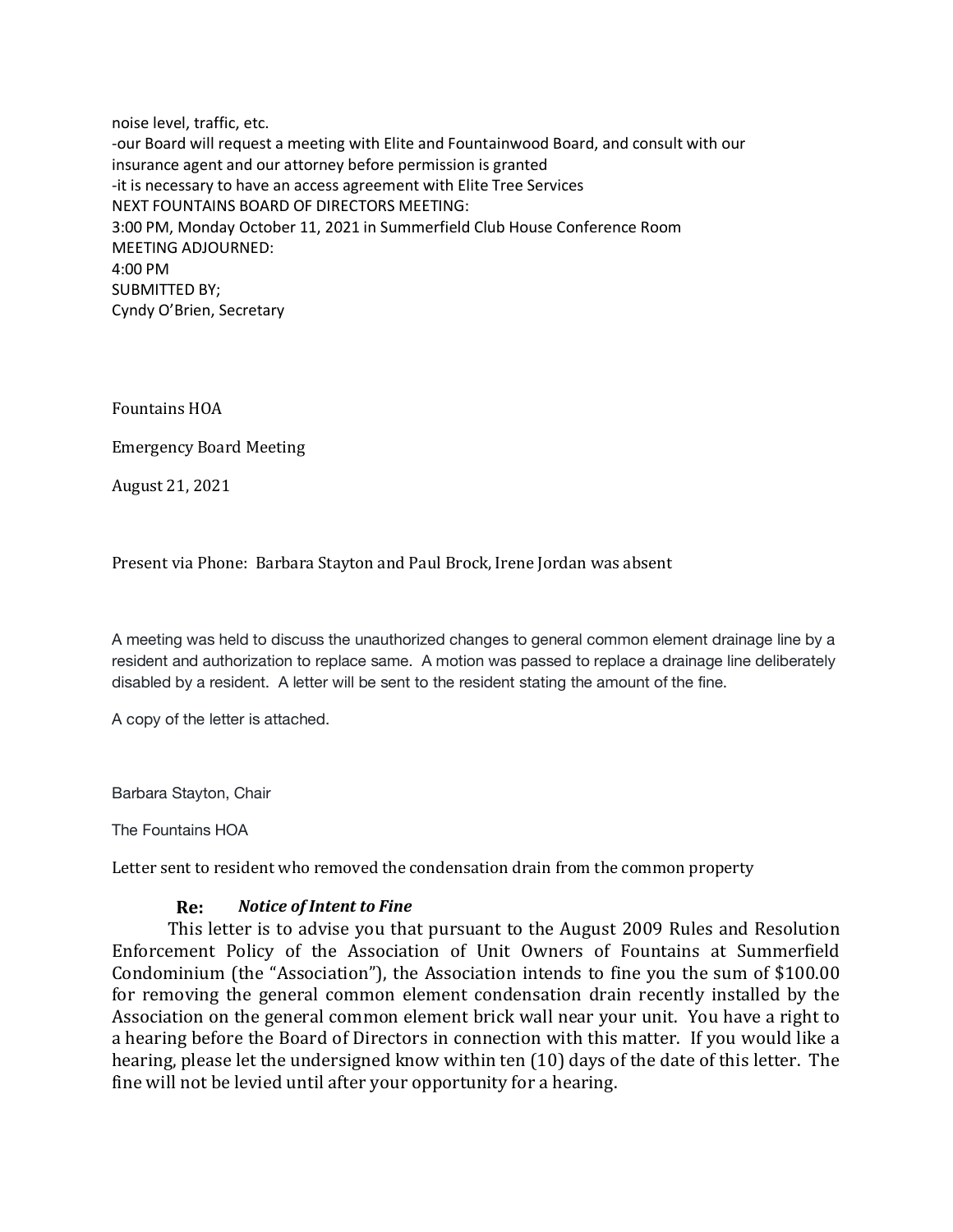# THE FOUNTAINS HOA BOARD OF DIRECTORS MEETING MINUTES AUGUST 9, 2021

Meeting called to order at 3:04pm

QUORUM PRESENT: Barbara Stayton (Chairman), Irene Jordan (Treasurer),

Paul Brock (Maintenance)

OFFICERS PRESENT: Cyndy O - Brien, Jean Madrid, Reno Tortora, Bill Norton, Joan Mathews

OFFICERS ABSENT: Jim Cunningham (excused), Judy West (excused)

RESIDENTS PRESENT: Neal Sanders #5, Patricia Goytia #16, Ann Arnold #41, Clare Engle #78, Lorry Christian #67, Patty McIntosh #46, John and Marilyn Dougall #21

# RESIDENTS WITH REMARKS OR QUESTIONS:

-Patricia Goytia:

-requesting rhododendrons near her building (15605) be cut back

-approval requested from Paul Brock for Patricia to put pavers between her patio and her garage entrance at her expense

-Lorry Chistian:

-improvement seen with traffic slowing down since posted speed limit signs placed in the The Fountains but some speeding continues

-Clare Engle:

-plants being placed by residents which have overgrown on walks and not cut back by Landscapers -not picking up after their pets

-resident taking up 2 parking spaces with their vehicles

-Secretary should place meeting minutes in different format as the minutes are a legal document

-Board not following up on these complaints

-some Board members are not qualified for their responsibilities/positions

-volunteers for Board positions should be vetted

-Barbara Stayton will address these questions with individuals at the end of this meeting

SECRETARY SREPORT:

-motion made with second to approve and accept 7/12/2021 Board meeting minutes

ASSISTANT TREASURER ' S REPORT (Bill Norton):

-July HOA Assessment Payment/Deposits; 110 units paid 1 late fee 3 transfer fees 4 statement fees

3 new buyer fees

TREASURER S REPORT (Irene Jordan): -Funds on Hand at July 31, 2021: Total Reserves Funds on Hand \$444,216.72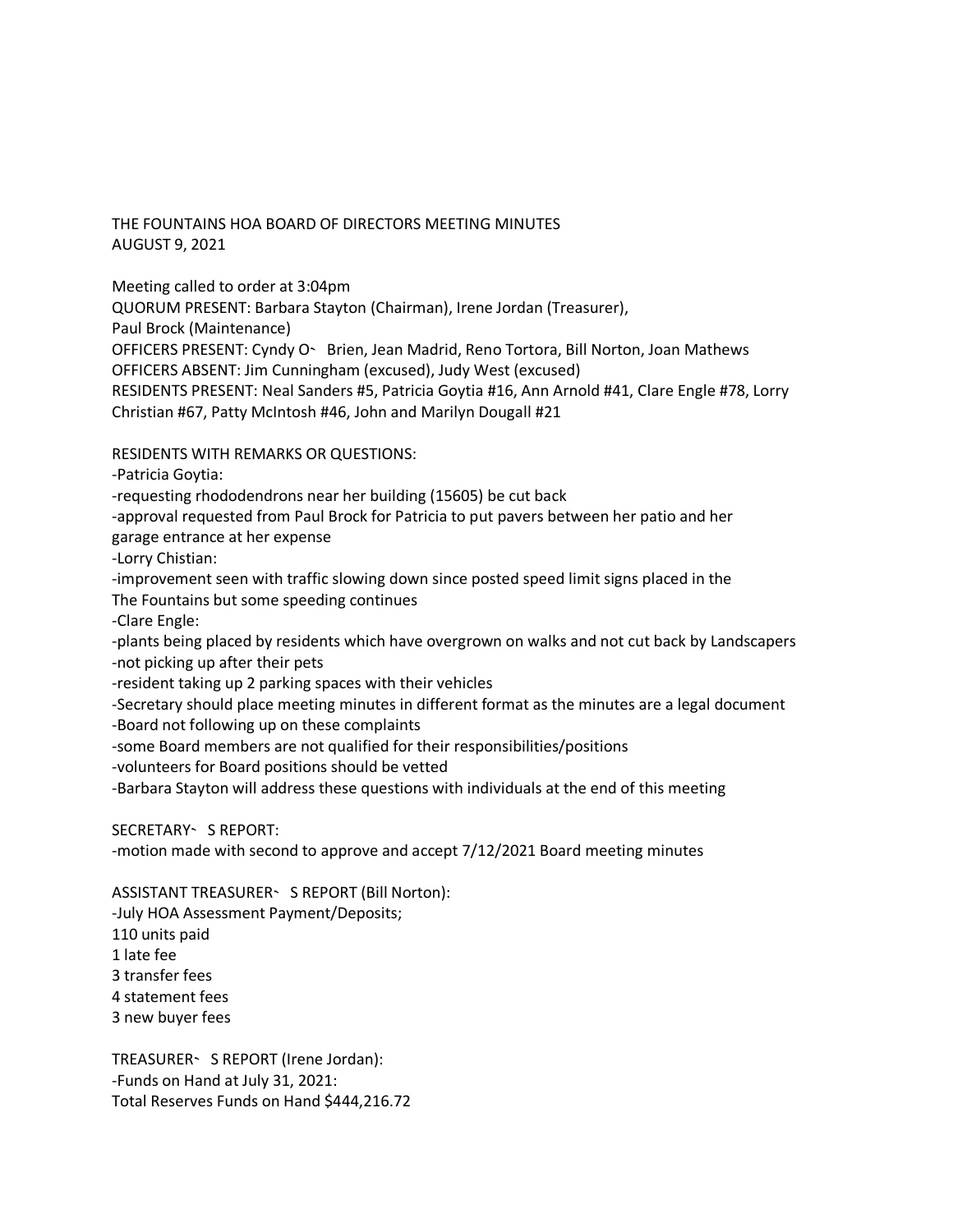Total Operations Funds on Hand \$89,846.46

Total Funds on Hand \$534,063.18

-Check #3580 through #3593 were issued for a total of \$44,509.50. Reserve payments totaled \$13,030.00. There were 5 debit card charges for a total of \$85.43. There was a check from a resident to reimburse the HOA for a special Pride pickup. Checks outstanding at month end totaled \$10,976.48.

-YTD there have been 9 units sold at an average per selling price of \$268 per square foot. Five units of various square footage have sold for selling prices in excess of \$300,000.

-One Washington Federal CD matured on August 7. Interest rates remain extremely low. It was approved to roll the CD over for a 13 month .35% interest rate. Motion made with second to accept approved CD roll over.

-Deck project to date cost;

Project Costs Summary To Date

|               | 2018        | 2019 | 2020 | 2021 | Total        |
|---------------|-------------|------|------|------|--------------|
| Deck Project. | \$73.334.12 |      |      |      | \$445,950.91 |

NEIGHBORHOOD WATCH (Reno Tortora): Nothing to report.

NEWCOMERS WELCOME (Joan Mathews): -trying to meet with #83 and #66

LANDSCAPE REPORT (Barbara Stayton reciting Jim Cunninham- s report): -the hot weather has delayed the annual pruning which would further distress the plants -weather permitting, dying or dead plants will be removed and replaced -seeing an increased need to replace broken sprinkler heads and pipes - we have an aged sprinkler system -valve test to be done

- 8/25, Treeology to remove 2 trees in southeast corner of property and along 114th

MAINTENANCE REPORT (Paul Brock):

-decks #18 and #56 have passed final inspection by the City of Tigard -all 60 decks have now passed final inspections -cosmetic touch ups will be done by the contractor as well as recoating deck #88 at no cost -JBC has started the roof maintenance project on 8/9 continuing through August and will include 19 residence buildings and 27 garage buildings -a long masonry crack was noted on the west wall of building 15480 passing through the mortar joints and some of the bricks

-the repair work is being scheduled

-the masonry on the exterior walls of our buildings functions as siding. The masonry is not a structural component of the buildings themselves.

OLD BUSINESS (Barbara Stayton):

-signs needed for 8/25 Town Hall Meeting, 6:30pm

-Jean Madrid will follow up on placing signs for meeting

-Board members to come in 1 hour before the meeting to set up room

-a New Resolution will clarify that sleeves for the PTAC units will be paid for by the HOA if

replacement needed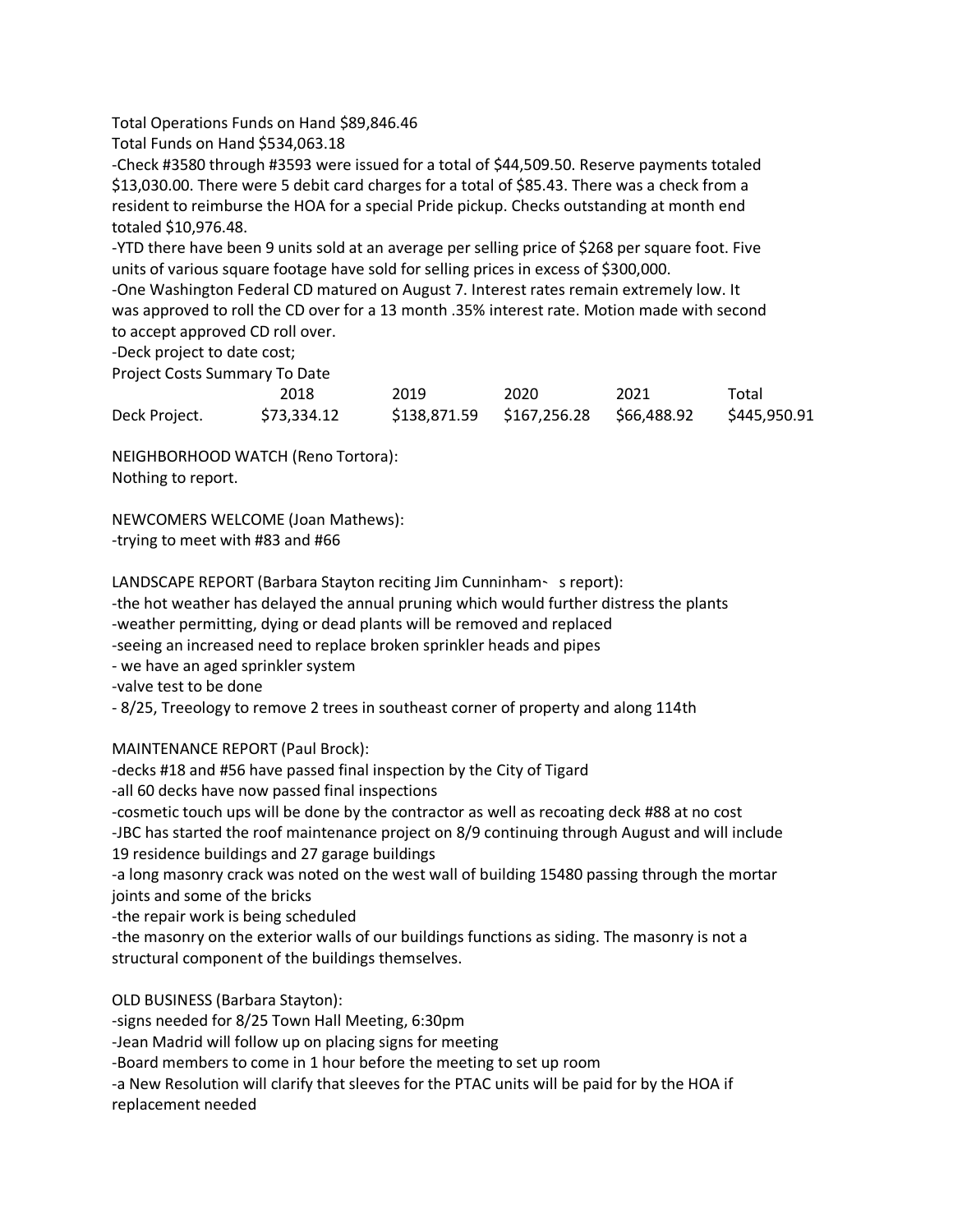-the PTAC sleeves are part of the common element and will be noted in a new resolution -motion with second made to approve the new resolution on PTAC sleeves

NEW BUSINESS (Barbara Stayton):

-Ductless heating/cooling systems;

-some residents requesting permission to install these highly efficient systems -allowing the installation of these units by owners would require an Amendment to The Bylaws specifically to Article IX, section 3

-vote would be needed by residents in the Annual Meeting to add the Amendment -discussions will continue on the ductless heating/cooling systems

NEW BUSINESS continued:

-discussed 240 volt outlets being placed in the garages for charging electric vehicles

- each garage · s electricity consumption is tied to the corresponding unit · s electric bill -the optional outlets would be at the owner's expense

-discussed installing a few charging stations near parking spaces at HOA- s expense -Paul will check on costs associated with charging stations and with 240 outlets placed in garages

-discussions will continue as residents are asking about possible ways to conveniently charge their electric vehicles

NEXT FOUNTAINS BOARD MEETING: September 13, 2021, Monday, 3pm, Club House Conference Room

MEETING ADJOURNED: motion with second made to adjourn at 4:12pm

SUBMITTED BY: Cyndy O Y Brien, Secretary

### FOUNTAINS HOA BOARD OF DIRECTORS MEETING MINUTES

July 12, 2021

Meeting called to order at 3p

QUORUM PRESENT: Barbara Stayton(Chairman), Irene Jordan(Treasurer),

Paul Brock(Maintenance)

OFFICERS PRESENT: Bill Norton, Cyndy O - Brien, Jean Madrid

OFFICERS ABSENT: Reno Tortora, Joan Mathews, Judy West, Jim Cunningham

RESIDENTS PRESENT: Patty McIntosh #46, Neal Sanders #5, Ann Arnold #41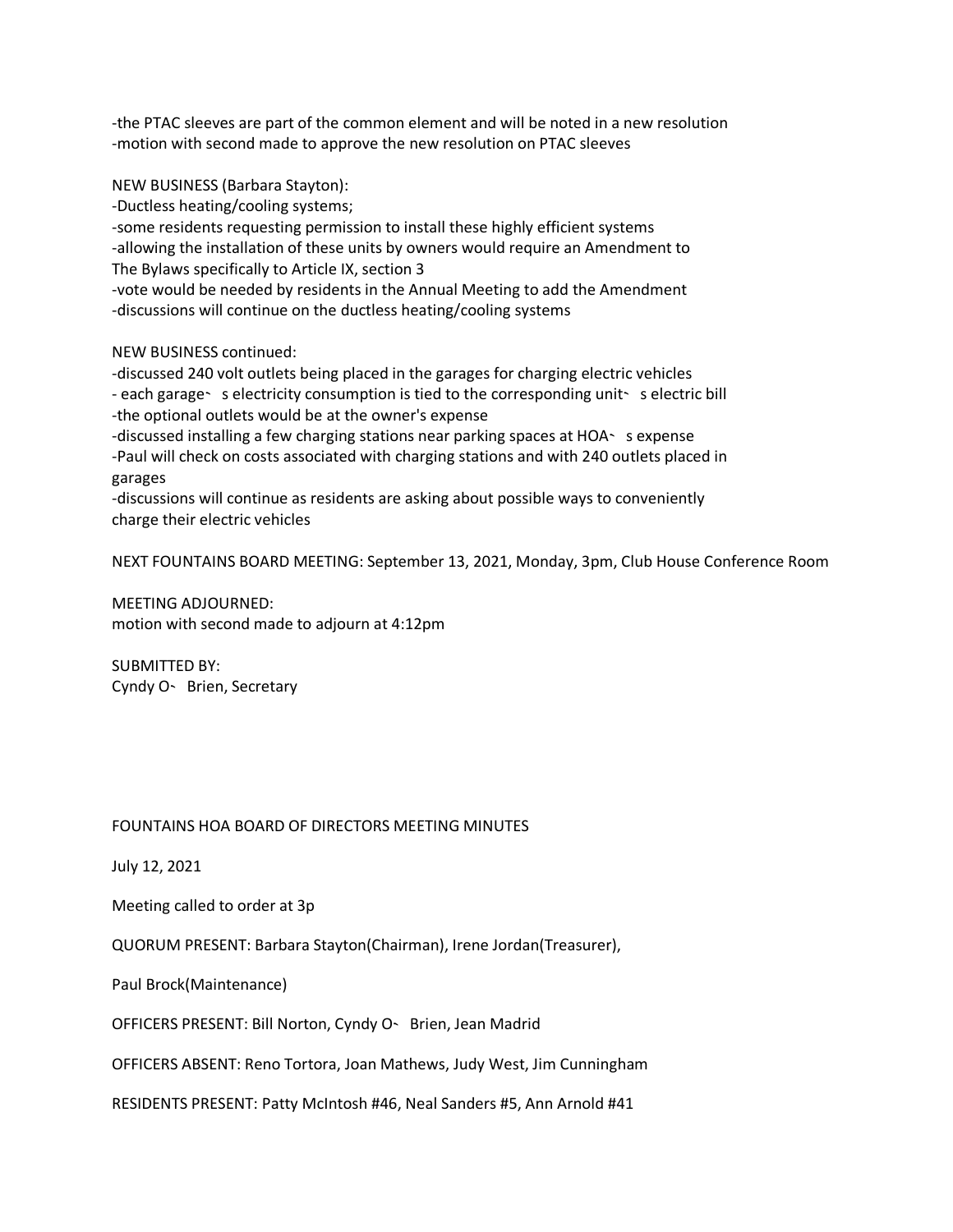#### RESIDENTS WITH REMARKS: none

SECRETARY S REPORT(Cyndy O Brien): Motion with second made to accept 6/14/2021

Board Meeting Minutes

ASSIST TREASURER ' S REPORT(Bill Norton):

June 2021 homeowner assessment payments/deposits:

110 units paid in full

1 late fee

1 transfer fee

1 statement fee

1 new buyer fee

TREASURER SREPORT(Irene Jordan):

1. Funds on Hand at June 30, 2021;

a.Total Reserves Funds on Hand \$455,904.70

b.Total Operations Funds on Hand \$65,031.68

c. Total Funds on Hand \$520,936.38

2. Check #3561 through #3579 were issued for a total of \$58,278.53. Reserve payments

totaled \$26,060.00. There were 5 debit card charges for a total of \$156.86. Checks

outstanding at month end totaled \$5,399.99.

3. YTD there have been 7 units sold at an average per selling price of \$262/square foot.

This is the highest unit selling price per square foot since 2016.

4. Deck project to date cost;

| 2018        | 2019 | 2020                                  | 2021 | TOTAL        |
|-------------|------|---------------------------------------|------|--------------|
| \$73,334.12 |      | \$138,871.59 \$167,256.28 \$53,458.92 |      | \$432,920.91 |

-motion with second made to approve the Treasurers report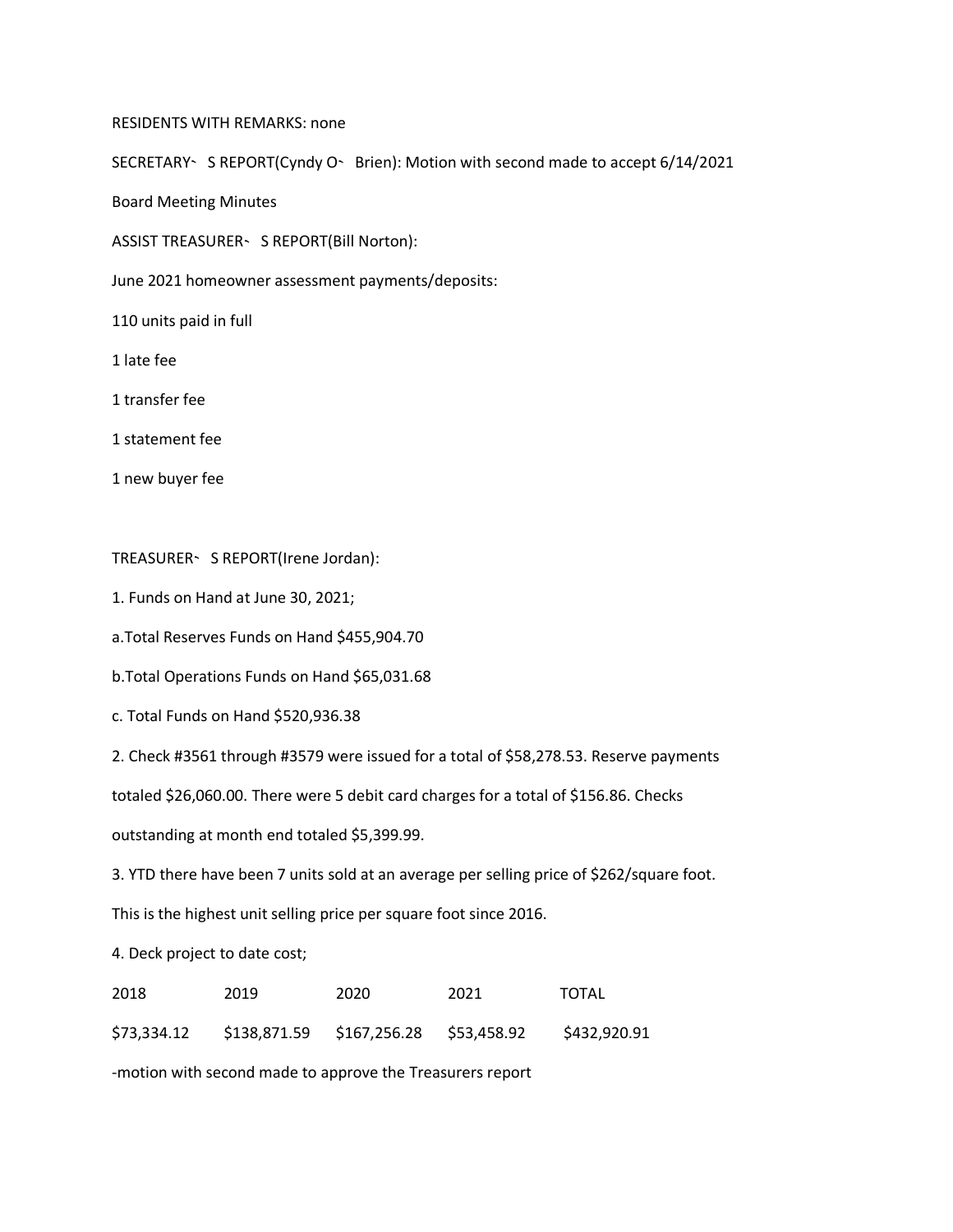NEIGHBORHOOD WATCH AREA COORDINATOR (Barbara Stayton for Reno Tortora):

Nothing to report

NEWCOMERS WELCOME/NEW RESIDENTS Barbara Stayton for Joan Mathews):

-Terry Stewart #26 received Welcome Packet from Joan Mathews

-#66 closed, #50 closing July 15, #45 is for sale, #38 to go on the market soon

LANDSCAPE REPORT(submitted by Jim Cunningham, presented by Barbara Stayton):

-The extreme heat has stressed many of the lawns and plantings here.

-A sprinkler control box was unplugged causing the grass on the east side to brown with the

extreme heat. Those sprinklers are now running.

-A sprinkler zone on the parkway strip on Naeve St. was running for approximately 18 hours

Friday night (7/9) before Brightview corrected it in response to our emergency call.

-Pruning has begun on the east side and will proceed throughout the property over the next few weeks.

-Treecology will be removing two dead trees on 8/25.

MAINTENANCE REPORT(Paul Brock):

1.Deck and railings project;

-Refurbishment is completed on fifty-six of the sixty upper decks.

-Refurbishment of decks 55, 59, 56 and18 will be completed as soon as possible.

-Entire deck and railings project will be completed sometime in September, 2021.

2.Speed limit signs;

-Four 5mph speed limit signs are posted around the complex at the cost of approximately \$150

-Thank you to Bob Hausserman and Paul Brock for posting the signs

OLD BUSINESS(Barbara Stayton):

1.Deck/Patio

-appropriate furniture further defined and presented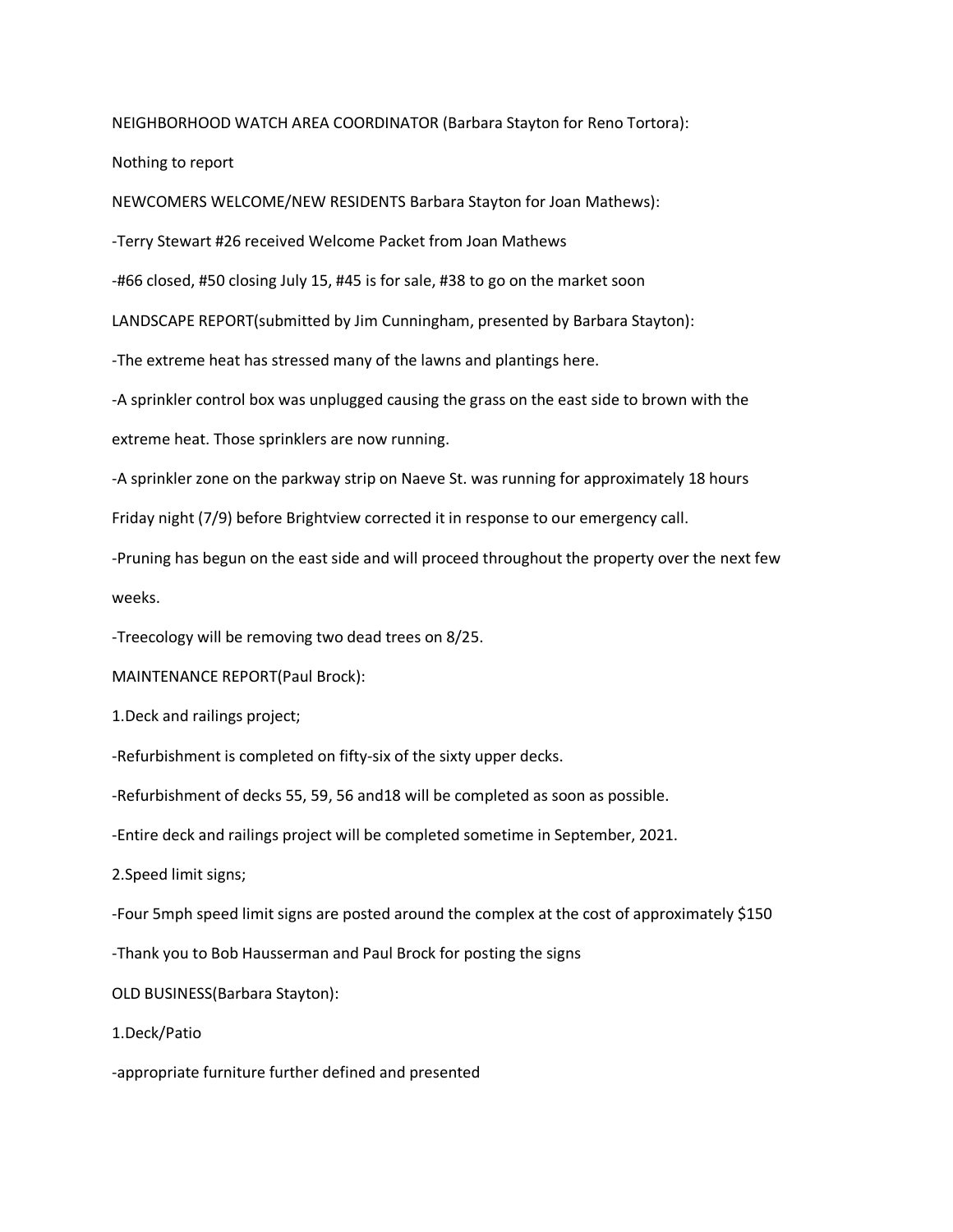-Amendment versus Resolution was defined and discussed

-discussed that the majority of residents have presentable decks/patios so no need to add more

detail and/or changes to current Bylaws

-motion with second made to not change current Bylaws

-Revisions submitted by the Patio/Deck Committee will be kept if/when needed in the future

2.Fountains Town Hall

-scheduled for Wednesday, 8/25 at 6:30pm in the Clubhouse Auditorium

-Presenters will be;

a. Comcast - will negotiate for upgrade of our current Basic Cable TV Services (ie. more

channels/premium channels) at our current cost

b. American Family Insurance - agent to present and explain the Fountains - current policies

c. Ductless Heating and Cooling Systems - to be presented by Paul Brock with open

discussion

d. Landscape problems - questions/concerns from residents

NEW BUSINESS:

Ductless Heating and Cooling Systems for possible Amendment to the Bylaws

### NEXT MEETING:

Monday, August 9,2021 at 3pm in the Clubhouse Conference Room

Meeting Adjourned:

At 4:15pm

FOUNTAINS HOA BOARD OF DIRECTORS MEETING

JUNE 14, 2021

Meeting called to order at 3:00PM in Clubhouse Conference Room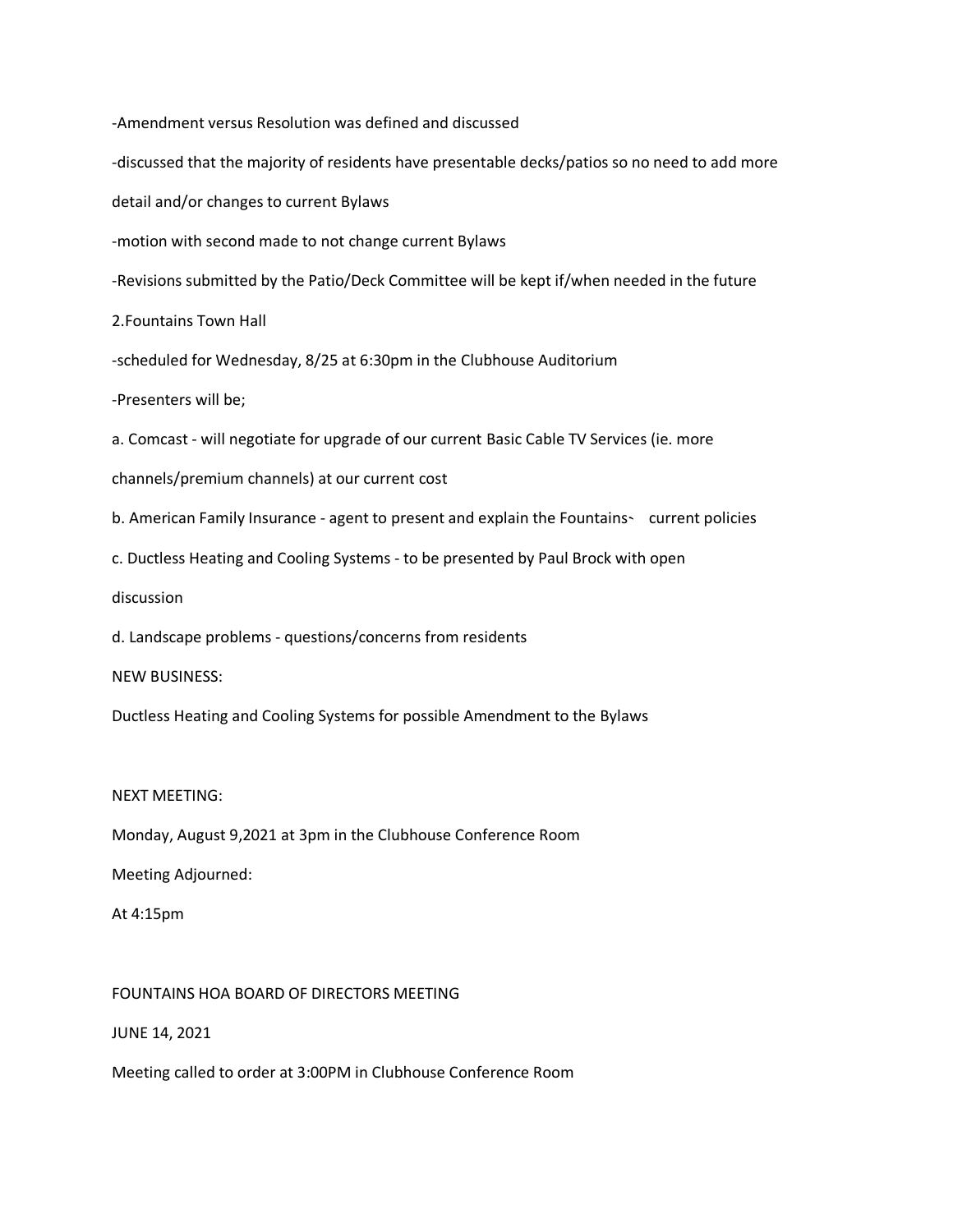Quorum present: Barbara Stayton (Chairman), Irene Jordan (Treasurer), Paul Brock

(Maintenance Director)

Officers present: Cyndy O · Brien, Bill Norton, Jim Cunningham, Jean Madrid, Joan Mathews Officers absent: Judy West, Reno Tortora

Residents present: Ellen Marlow #49, Marilyn Katz #97, Carole Hanlin #15, Stella Vetrone #17, Patty McIntosh #46, Patricia Goytia #16, Ann Arnold #41, Lorry Christian #67, Art Schmidt and Jacki Bauer #89, Susan and Richard Rinehard #20

RESIDENTS WITH REMARKS OR QUESTIONS:

-Marilyn Katz would like a reminder sent to all residents that garages are not for storage. Owners are to utilize their garage for their vehicle because parking is limited in the Fountains. Joan Mathews has given new residents this information in the Fountains Welcome Packet. -Lorry Christian requests 5 mph speed signs be posted in entryways and possibly other areas throughout the Fountains. Barbara Stayton asked Paul Brock to follow through on signs cost, number needed and placement.

-Susan Rinehard asked permission to remove dead and/or invasive plants in the common area and Jim Cunningham approved.

SECRETARY S REPORT (Cyndy O - Brien):

-motion with second made, 5/10/2021 Board Meeting minutes approved

ASSISTANT TREASURER S REPORT (Bill Norton):

-May homeowner assessment payments/deposits;

110 units paid in full

1 late fee

1 transfer fee

1 statement fee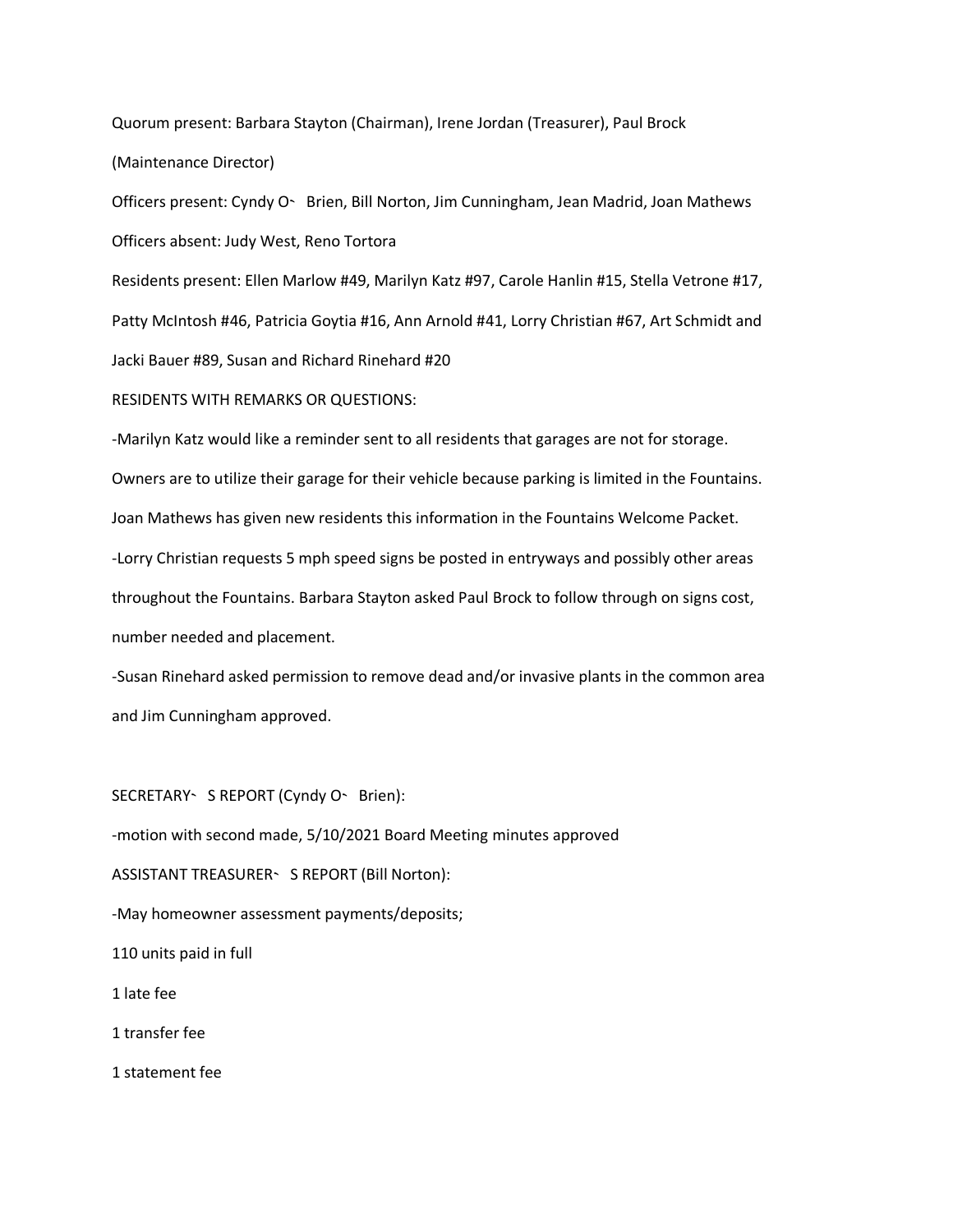1 new buyer fee

TREASURER S REPORT (Irene Jordan):

1. Funds on Hand at May 31, 2021:

a.Total Reserves Funds on Hand \$457,222.70

b.Total Operations Funds on Hand \$ 81,396.52

c.Total Funds on Hand \$538,619.22

2. Checks #3541 through #3560 were issued for a total of \$44,846.89. Reserve payments

totaled \$13,420.28. There were 4 debit card charges for a total of \$2,562.32. Checks

outstanding at month end totaled \$5,429.92.

3. CD 4049754 at Washington Federal matured and was rolled over to another 6 month CD on May 25.

4. Deck project to date cost:

Project Costs Summary To Date

|                                                      | 2018 | 2019                                                           | 2020 | 2021 | Total        |  |
|------------------------------------------------------|------|----------------------------------------------------------------|------|------|--------------|--|
|                                                      |      | Deck Project \$73,334.12 \$138,871.59 \$167,256.28 \$27,398.92 |      |      | \$406.860.91 |  |
| Motion with second made, Treasurer S Report approved |      |                                                                |      |      |              |  |

NEIGHBORHOOD WATCH AREA COORDINATOR (Barbara Stayton standing in for Reno Tortora):

-some Residents do not list an emergency contact on the Fountains form. If not indicated, then the Board has no responsibility to contact anyone. The responsibility will fall to the responding Emergency Services.

NEWCOMERS WELCOME/NEW RESIDENTS (Joan Mathews):

-continuing to keep up with Welcome Packets for the many new residents

-where and the purpose of Box 31 is explained to the new residents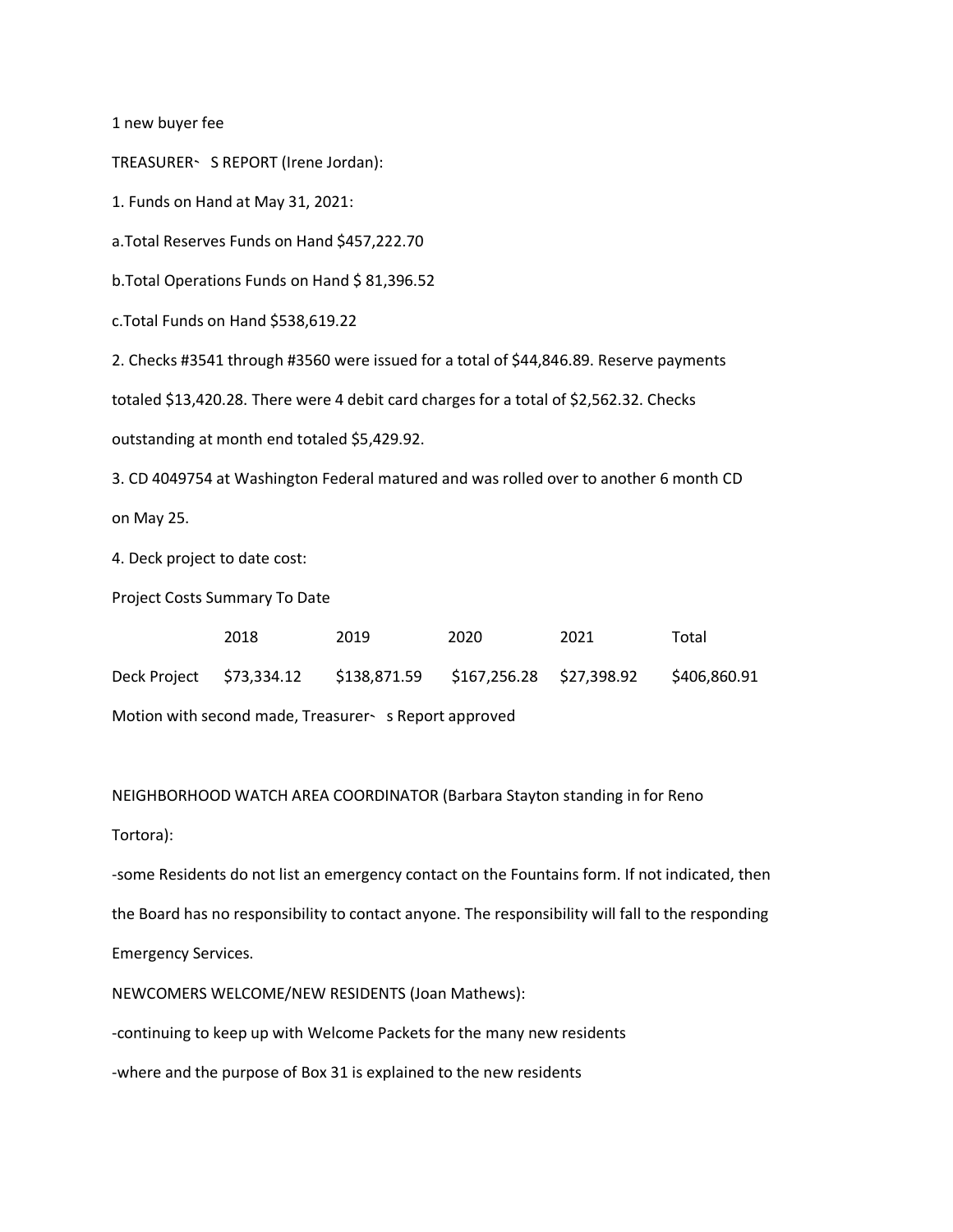#### LANDSCAPE REPORT (Jim Cunningham):

-first volunteer planting project was 6/12, planting 300 vincas and a few rhododendrons around 114th. Thank you to the 13 volunteers for their participation. The cost was \$350 compared to the over \$4,000 the landscapers quoted. Hopefully, volunteers will participate in the future for other possible small landscaping projects.

-Brightview has completed repairs to the sprinkler system

-pruning of the rhododendrons and other flowering plants will begin at the end of June

-\$1,400 bid to remove two diseased and dead trees has been accepted. Actual removal will be

completed within 30 days after approval of a tree removal permit from the city of Tigard.

-residents are encouraged to report landscape problems to Jim for follow up

MAINTENANCE REPORT (Paul Brock):

-deck and railing project update;

1. Decks 39,98,77,80 are completed

2. Decks 74 and 78 are in progress

3. Decks 55,56,59,18 will be completed by September

At this point, the Deck Project will be done

-The Fountains Maintenance Committee has taken on 3 new members who are Irene Jordan,

Jim Allen, Reno Tortora and has begun discussions on future roof replacement.

-The Fountains Maintenance Committee members are as follows:

Jim Allen #39

Paul Brock #2

Jim Cunningham 3#\$

Bob Hausserman #53

Irene Jordan #71

Jean Madrid #100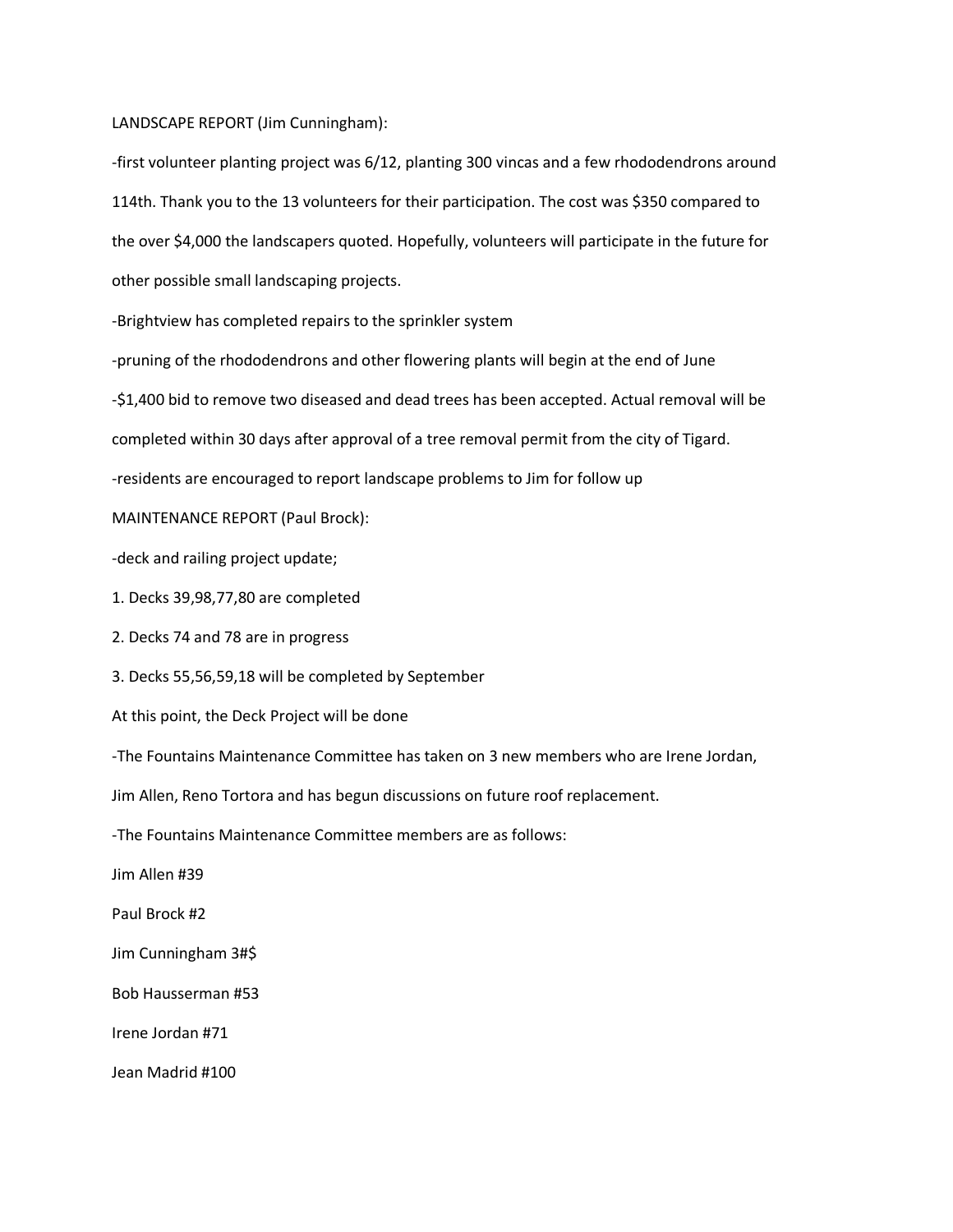David Smith #25

Reno Tortora #48

OLD BUSINESS (Barbara Stayton):

-Patio/Deck revisions and Enforcement Policy reviewed. The Patio/Deck Committee will further define < suitable, outdoor, patio furniture and bring it back to the July Board meeting to discuss. Other revisions will be placed in the Governing Documents under Resolutions. -Town Hall possibly 8/25 at 6:30p. Possible Agenda: Jared Walthard from American Life Insurance, Comcast, 2022 Budget Process, reports from Landscape and Maintenance, Patio/Decks discussion.

-Insurance notice delivered 6/3. Thank you to Patricia Goytia, Bonnie Sanders, Lorry Christian and Irene Jordan for helping.

NEW BUSINESS (Barbara Stayton):

-motion with second to accept the SCA Board offer if the cost is \$500 or less to the Fountains.

The offer is to join the other sub-associations in Summerfield to purchase a group mailbox

attached to the outside of the Summerfield Clubhouse.

NEXT MEETING:

Monday, July 12 at 3:00PM in the Summerfield Clubhouse Conference room

MEETING ADJOURNED:

4:07PM

SUBMITTED BY:

Cyndy O - Brien, Secretary

FOUNTAINS HOA BOARD OF DIRECTORS MEETING

Agenda: May 10, 2021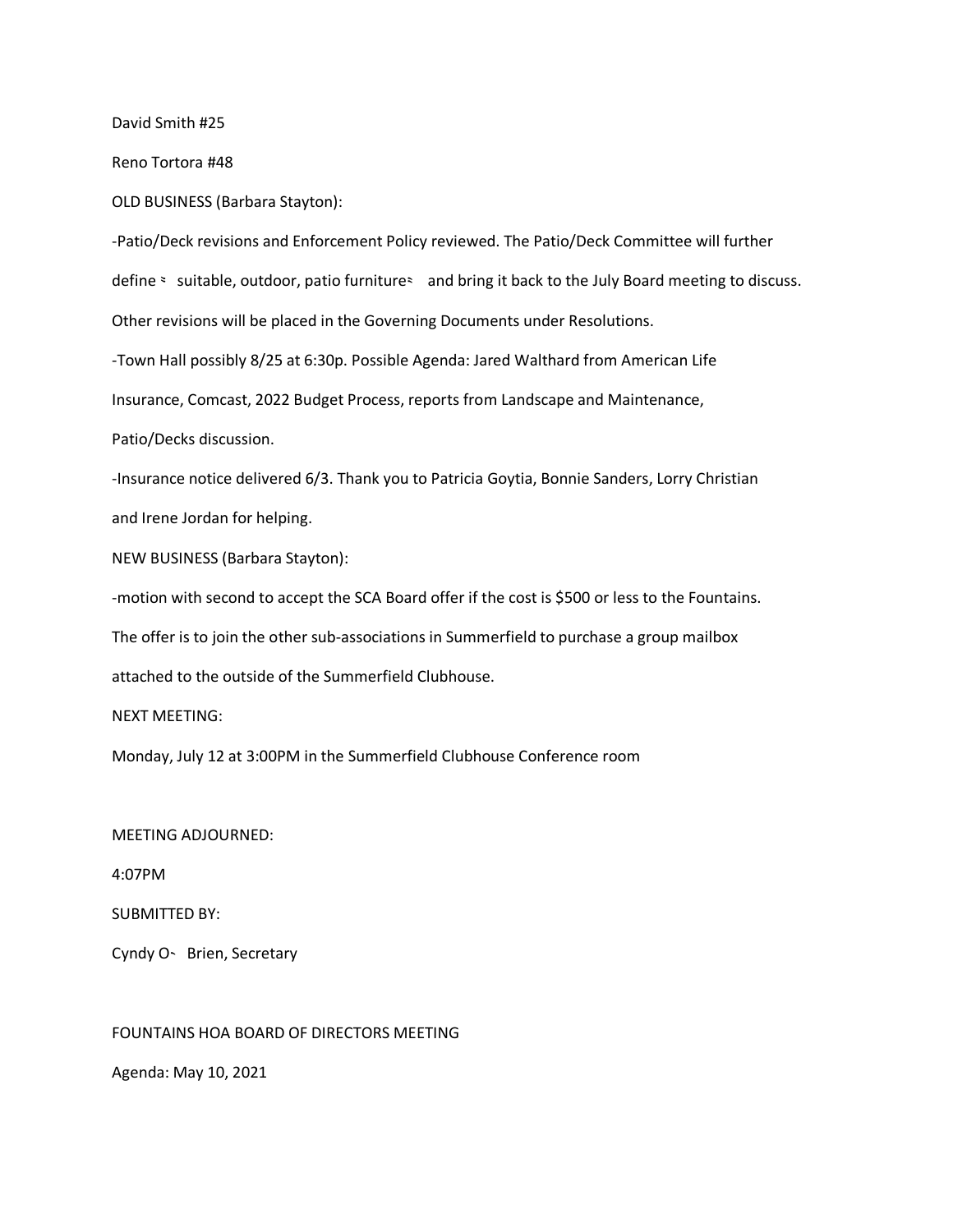Meeting called to order at 3:00pm by conference call

Quorum present: Barbara Stayton (Chairman), Irene Jordan (Treasurer), Paul Brock (Maintenance) Officers present: Jim Cunningham, Joan Mathews, Jean Madrid, Bill Norton, Cyndy O - Brien Officers absent: Reno Tortora, Judy West Residents present: Lorry Christian #67, Patricia Goytia #16, Carole Hanlin #15,

Ann Arnold #41, Patty McIntosh #46

Announcement: Damon Henrie, Attorney for resident Patty McIntosh #46, is listening in to our board meeting today. No reason for this was provided by Mr. Henrie or Patty McIntosh. RESIDENTS WITH REMARKS OR QUESTIONS:

-Patricia Goytia concerned with continuing overflow of garbage bins for her building #15605. Pride Disposal places the overflow garbage on the ground to empty what remains in the bins which results in continuing overflow from week to week. Barbara Stayton did notify the person responsible. The act has to be witnessed to result in billing this person (moving out) for the extra garbage to be removed.

-Lorry Christian is thankful for the assistance of Dave Smith, Bob Hausserman and Paul Brock correcting a drainage problem with her heat pump

SECRETARY (Cyndy O - Brien):

Motion with second made to accept 4/12/2021 Board Meeting Minutes ASSISTANT TREASURER ' S REPORT (Bill Norton): -April Homeowner Assessment payments/deposits; 110 units paid, 1 late fee, 2 transfer fees, 3 statement fees, 2 new buyer fees TREASURER S REPORT (Irene Jordan): 1. Funds on Hand at April 30, 2021: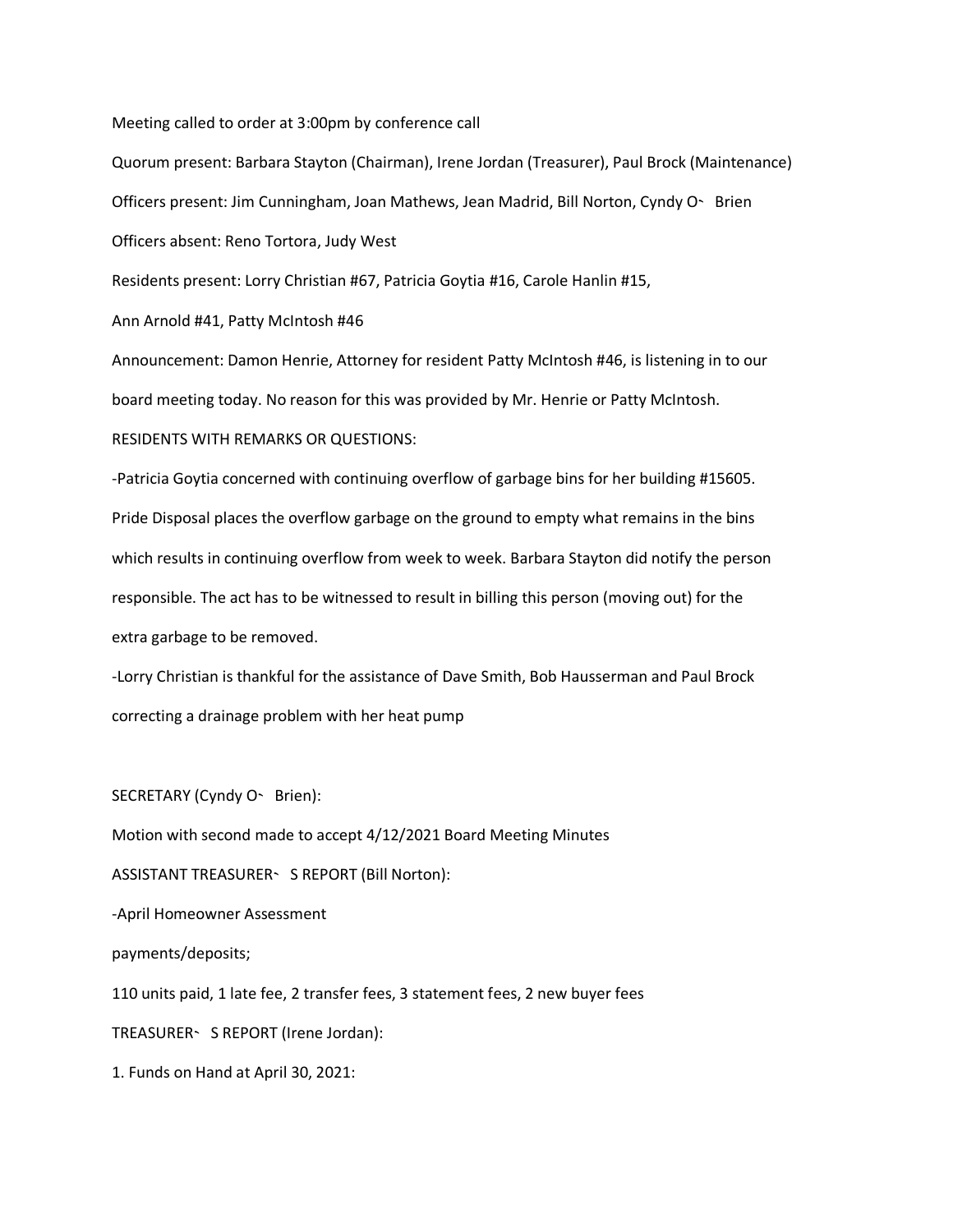a.Total Reserves Funds on Hand \$442,838.89

b.Total Operations Funds on Hand \$108,944.43

c.Total Funds on Hand \$551,783.32

2. Checks numbered 3520 through 3540 were issued for a total of \$36,205.77. There were no Reserve payments in April. There are 8 debit card charges for a total of \$3,578.47 and 1 EFT to the IRS for \$459. Checks outstanding at month end totaled \$12,149.80. 3. Reminder: CD 4049754 at Washington Federal matures on May 25, 2021. Interest rates remain exceedingly low.

4. Motion made, seconded and passed to accept and approve 2020 Schwindt financial review

5. Deck project to date cost;

| 2018        | 2019 | 2020                                  | 2021 | Total        |
|-------------|------|---------------------------------------|------|--------------|
| \$73,334.12 |      | \$138,871.59 \$167,256.28 \$13,978.64 |      | \$393,440.63 |

NEIGHBORHOOD WATCH AREA COORDINATOR (Barbara Stayton substituting):

-Reno Tortora is on vacation

- emergency contact information has been handed over to Barbara Stayton

NEWCOMERS WELCOME/NEW RESIDENTS (Joan Mathews):

-Nancy Rogers #27 has been welcomed

LANDSCAPE REPORT (Jim Cunningham):

-irrigation system checked and is on

-both fountains serviced and running

-grass aeration completed

-Unit #20 sidewalk done

-new shrubs and plantings will be done around 114th areas this month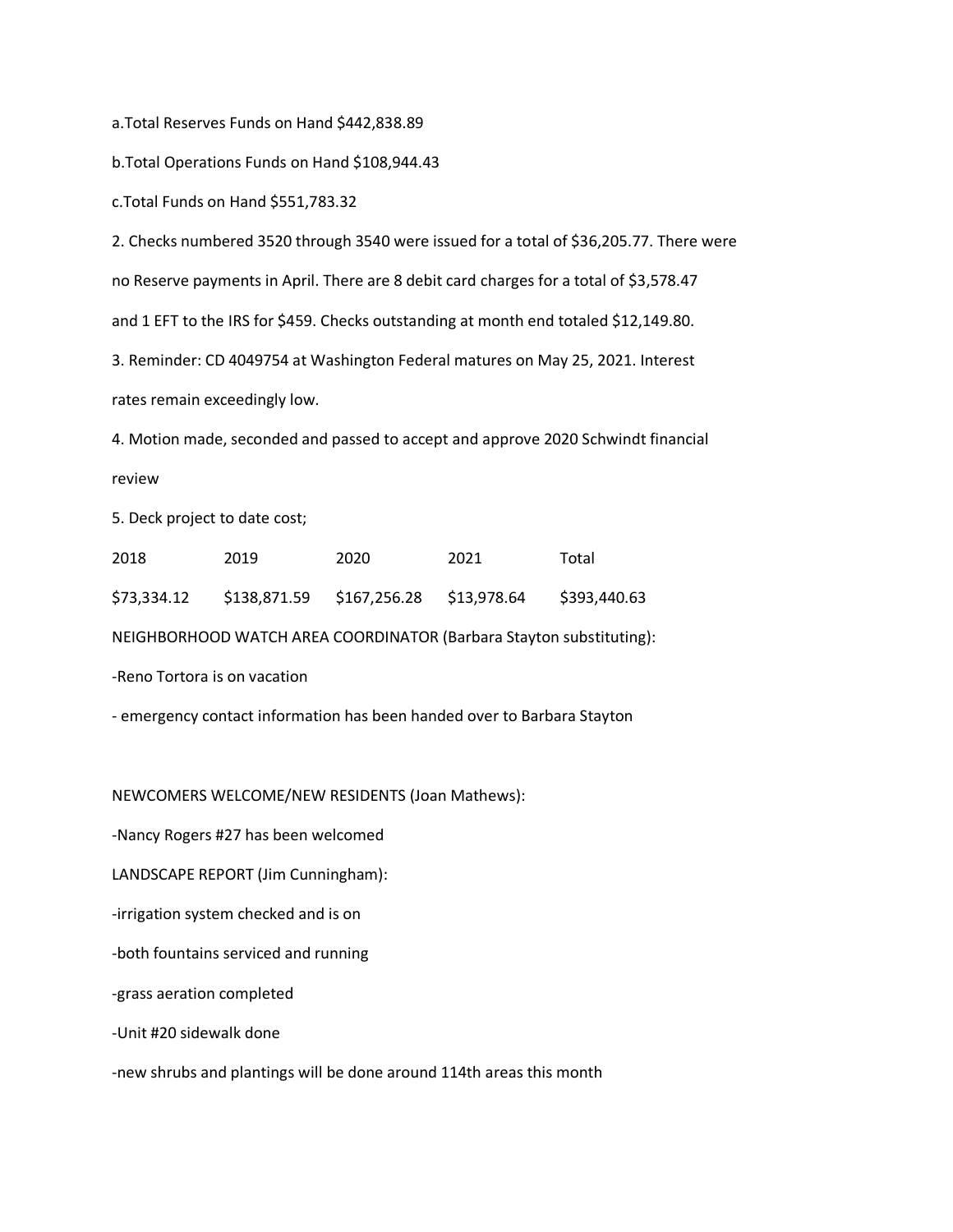- volunteers will assist with planting, to be accomplished in one day

-2 dead tree (1 at east end of property and 1 at 114th entryway) will be removed and bids are being sought, Treeology being one

MAINTENANCE (Paul Brock):

-Deck project has begun and only 10 decks remain to be refurbished.

-Motion with second made to accept the following:

1)Rule needed - Residents or visitors are not allowed to enter the grey contractor shed near

Garage 1 or the green, screened area beside the contractor shed at any time while the

contractor shed remains on the premises.

2) Rule needed - Residents or visitors are not allowed to borrow or use the contractors- tools at any time.

3)\$1810 for River City Environmental to correct drainage problems around Units #46 (trench drain installation) and #23 (repairs to landscape drainage system).

4)JBC Roofing to perform roofing maintenance not to exceed \$12,000. This will be paid out of reserves. Motion was made, seconded and passed.

OLD BUSINESS (Barbara Stayton):

-Cyndy O - Brien presented the Committee - s recommendations on Article IX of the Bylaws concerning decks and patios. Further discussion is needed. Discussion has been tabled until June Board Meeting.

NEW BUSINESS (Barbara Stayton):

-motion with second made to raise the deductible of the Insurance Master Policy from \$15,000 to \$25,000 as of August 1, 2021. This will reduce the HOA exposure to water heater damage claims. Irene Jordan will arrange the change with Jared, our Insurance Agent. Residents will be notified of the change and its ramifications.

-water lines for ice makers and dryer vents should be routinely maintained by residents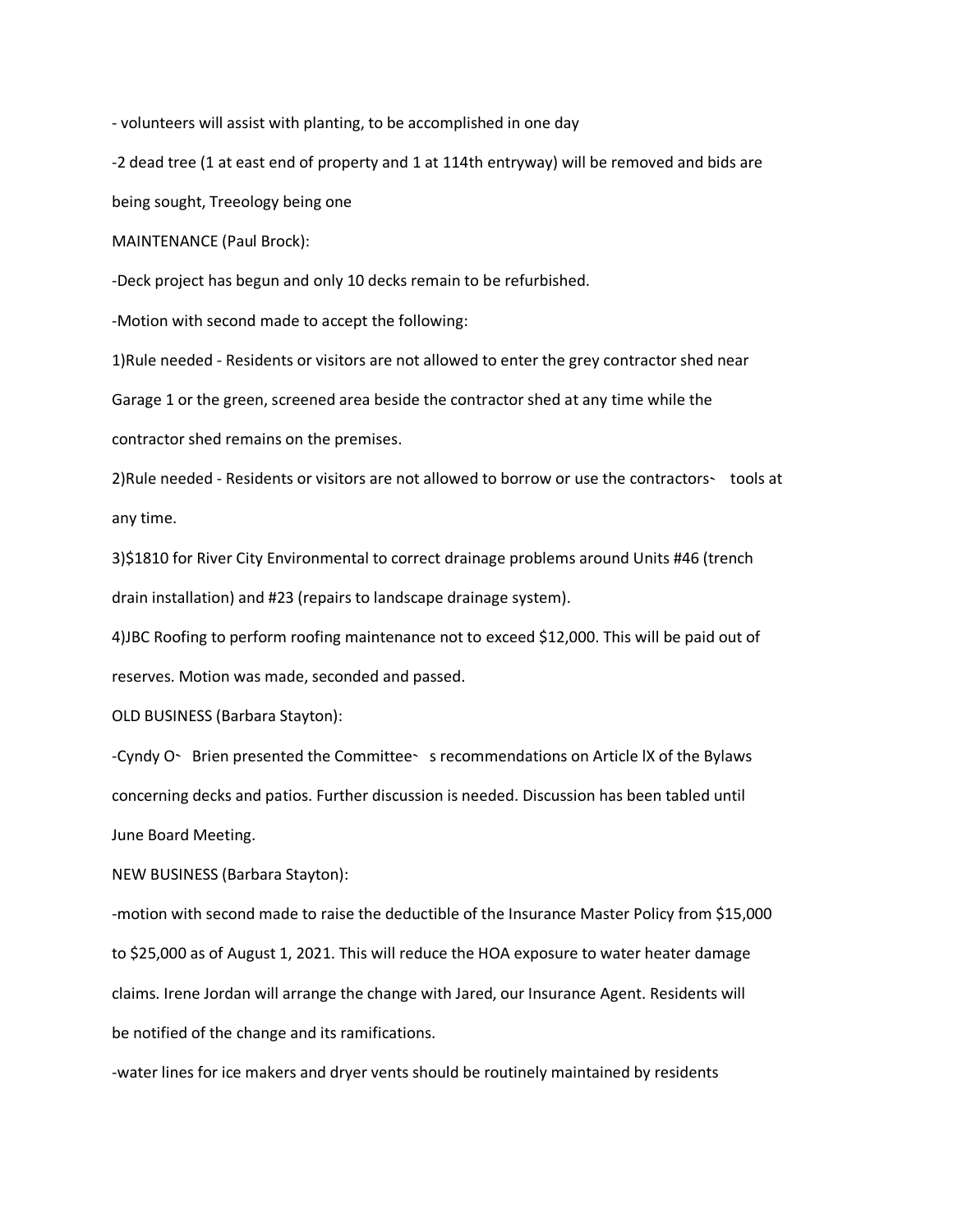-a huge thank you to Dave and Katie Smith for their work staining and putting a coat of polyurethane on entryway bannisters. We really appreciate volunteers like Dave and Katie who see a possible project and pitch in to see it completed.

-to Bob Hausermann another big thank you for his help with the replacement of the wall sleeve needed for the installation of a new heat pump unit in two units.

### NEXT MEETING:

The next Fountains Board of Directors meeting will be at 3:00pm via conference call on Monday,

June 14, 2021

MEETING ADJOURNED: At 4:04pm

SUBMITTED BY:

Cyndy O - Brien, Secretary

## FOUNTAINS HOA BOARD OF DIRECTORS MEETING MINUTES

APRIL 12, 2021

Meeting called to order at 3:00pm by conference call.

Quorum present: Barbara Stayton (Chairman), Irene Jordan (Treasurer),

Paul Brock (Maintenance)

Officers present: Ann Arnold, Jim Cunningham, Reno Tortora, Joan Mathews, Jean Madrid,

Cyndy O'Brien

Residents present: Lorry Christian #67, Patricia Goytia #16, Patty McIntosh #46, Lee

Cunningham #34

Results of the recent election. Paul Brock is now a Director and voting member of the Board.

Thanks to Cyndy O'Brien for serving as interim Director. Motion with second made to appoint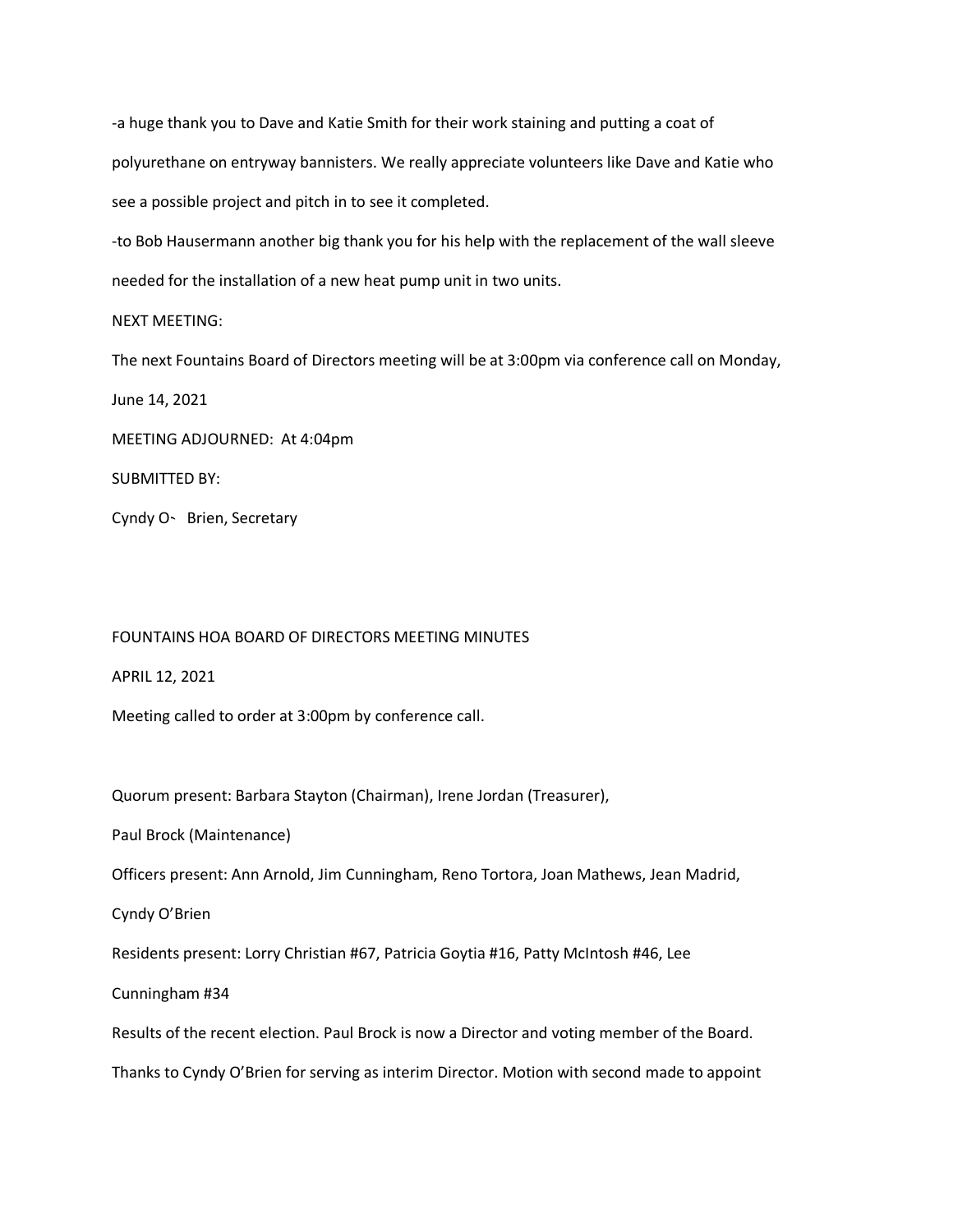Cyndy O'Brien as Secretary which will now be a non-voting Officer position on the Board.

RESIDENTS WITH REMARKS/QUESTIONS:

Patricia Goytia noted the trash overflow for her area. Paul Brock notified PRIDE Disposal Company for extra pick up. Irene Jordan suggested notifying person(s) not to leave extra trash or to pay for extra pick up. SECRETARY'S REPORT: (Cyndy O'Brien) Motion with second made to accept March 8, 2021 Board Meeting Minutes. ASSISTANT TREASURER'S REPORT: (Ann Arnold) MARCH homeowner assessment payments/deposits: 110 units paid, 1 late fee, 1 transfer fee, 2 statement fees and 1 new buyer fee TREASURER'S REPORT: (Irene Jordan) -Funds on Hand at March 31, 2021: Total reserve funds on hand \$437,382.46 Total operations funds on hand \$102,323.17 Total funds on hand \$539,705.63 -Check numbers 3505 through 3519 were issued for a total of \$33,751.46. There was one reserve payment for \$6,514.00. There were 3 debit charges for a total of \$56.00 Checks outstanding at month end totaled \$4,173.04. -CD 4049754 at Washington Federal matures on May 25. Motion with second to rollover for shortest amount of time.

-Received copy of draft financial review for 2020 at end of month and will request a final copy. -Deck project to date cost:

| 2018         | 2019                                              | 2020 | 2021 | TOTAL        |  |
|--------------|---------------------------------------------------|------|------|--------------|--|
|              | \$73,334.12 \$138,871.59 \$167,256.28 \$13,978.64 |      |      | \$393,440.63 |  |
| $\mathbf{A}$ |                                                   |      |      |              |  |

NEIGHBORHOOD WATCH: (Reno Tortora)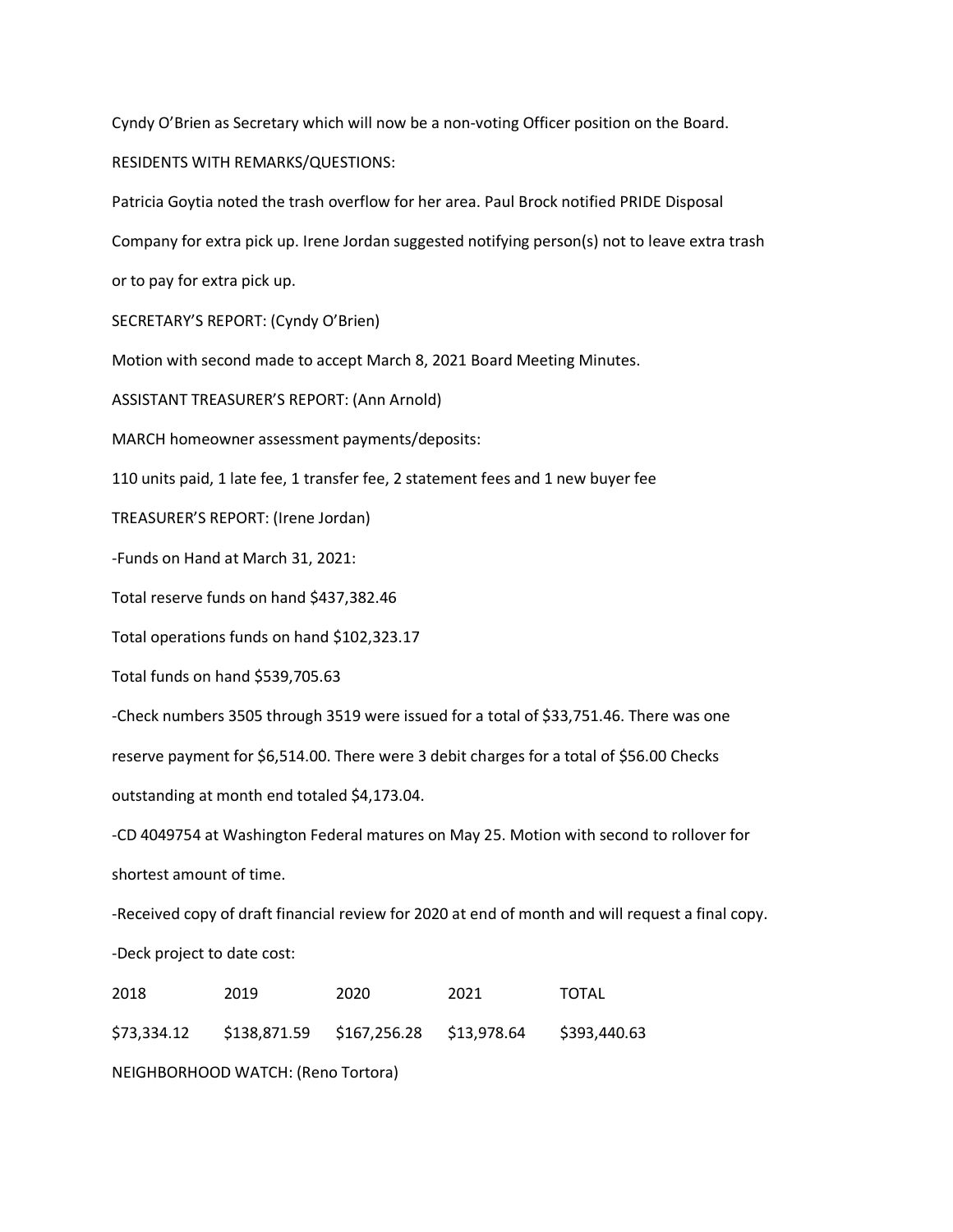-residents to be reminded to check smoke alarm batteries. Batteries are utilized for two different smoke alarms we have, as battery driven smoke alarm and/or as backup for hardwired smoke alarm. A reminder will be included in the Fountains Forum.

-Jean Madrid will check into a bulk price for those on the second floor interested in fire ladders and will let Barbara Stayton know.

-Barbara Stayton will consider a town hall and/or a special meeting with Fire Department to discuss safety and escape plans/provisions

NEWCOMERS WELCOME: (Joan Mathews)

None

LANDSCAPE REPORT: (Jim Cunningham)

In April;

- Brightview will focus on final cleanups on landscape beds and completing all shrub trimming.

Shrub fertilization is also being done as well as lime applications.

-turf mowing has begun and will be done weekly as weather warms and grass grows faster

-planter beds will be detailed with leaf removal before growing season

-irrigation system will be inspected with pre-authorization of immediate repair as recommended

-pre-emergent herbicide in landscape beds completed

Future proposals to consider:

-Lime 2021 - \$1,565.46

-Pre-authorization approval - irrigation 2021 - at Inspection

-Spring aeration 2021 - \$678.20

-Fall aeration 2021 - \$678.20

-Plant material installation - \$875.00

-Drainage enhancement now completed - \$794.00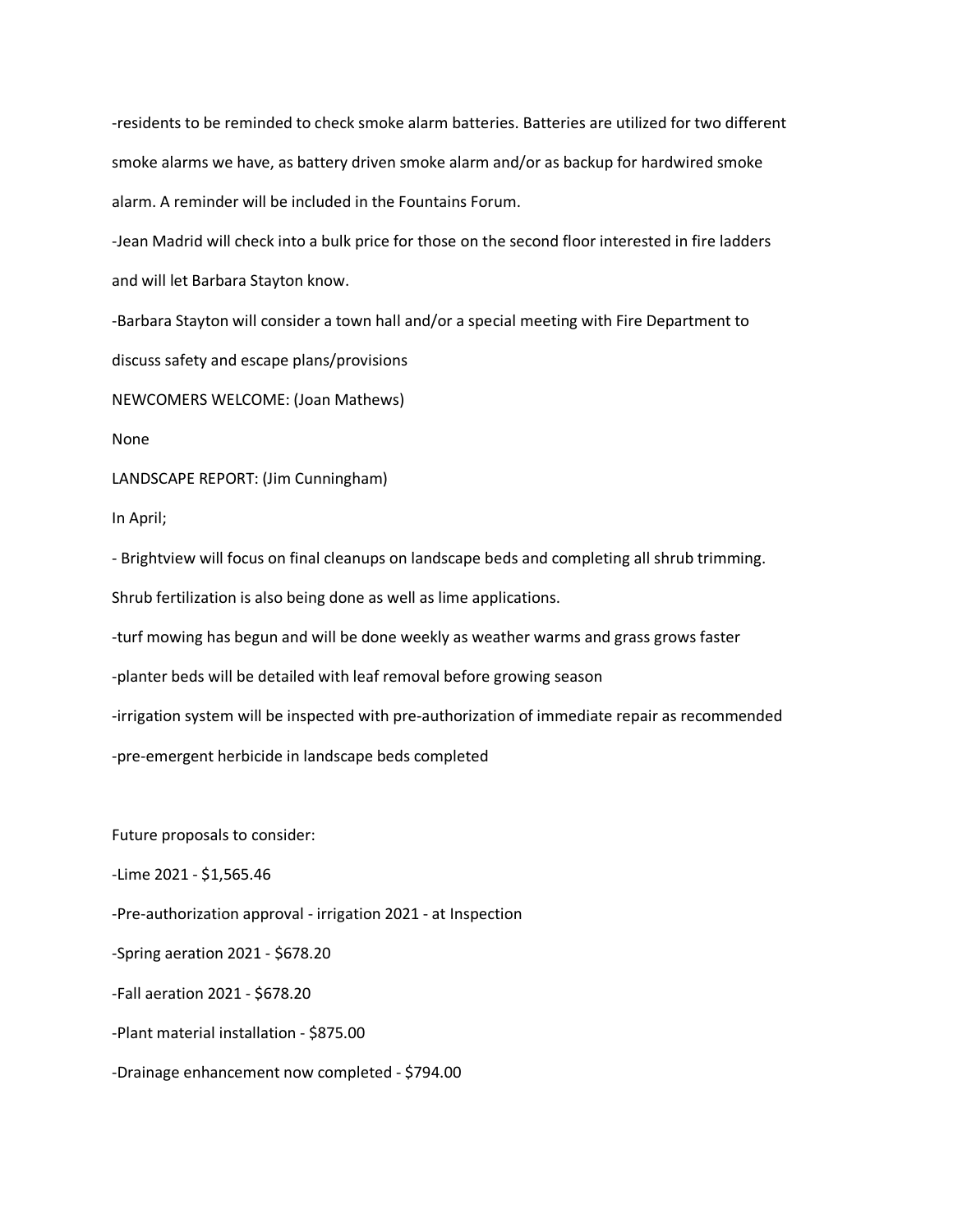Owners's requests:

-broken branch over garage #35 removed -request to install concrete walkway to unit #20 (from curb to unit patio) at owner's expense. Motion with second made to approve this request.

-bush removal and replacement at #49 is in progress

-light fixture broken near building 15435 possibly by lawnmower will be inspected on next walk around

-weeding needed at building 15437 at entryway rock garden and spaces between sidewalks Motion with second made to approve treatment of the lawns and planter beds for eradication of the Japanese Beetle free of charge by the Oregon Department of Agriculture. The treatment is non-toxic to humans and animals, permitting use of those areas within a short time after treatment.

### MAINTENANCE REPORT: (Paul Brock)

Our 24 storm water catch basins have not been serviced. Although the basins do not have an excessive amount of debris, an inspection and potential cleaning of basins and plumbing lines to them have been scheduled with River City Environmental. Thank you to Patty McIntosh #46 for bringing this consideration forward.

#### OLD BUSINESS: (Barbara Stayton)

-Paul Brock will continue to coordinate Maintenance Projects as he serves for a three-year term as a Board Director. The vote count for Paul was 86, 1 write-in, 1 abstained. -Election turnout was high at 80%. Thank you to all who helped and who voted. -IRS REVENUE RULING 70-604 was also voted on and passed with 78 approvals, 3 disapprovals, 7 abstains.

NEW BUSINESS: (Barbara Stayton)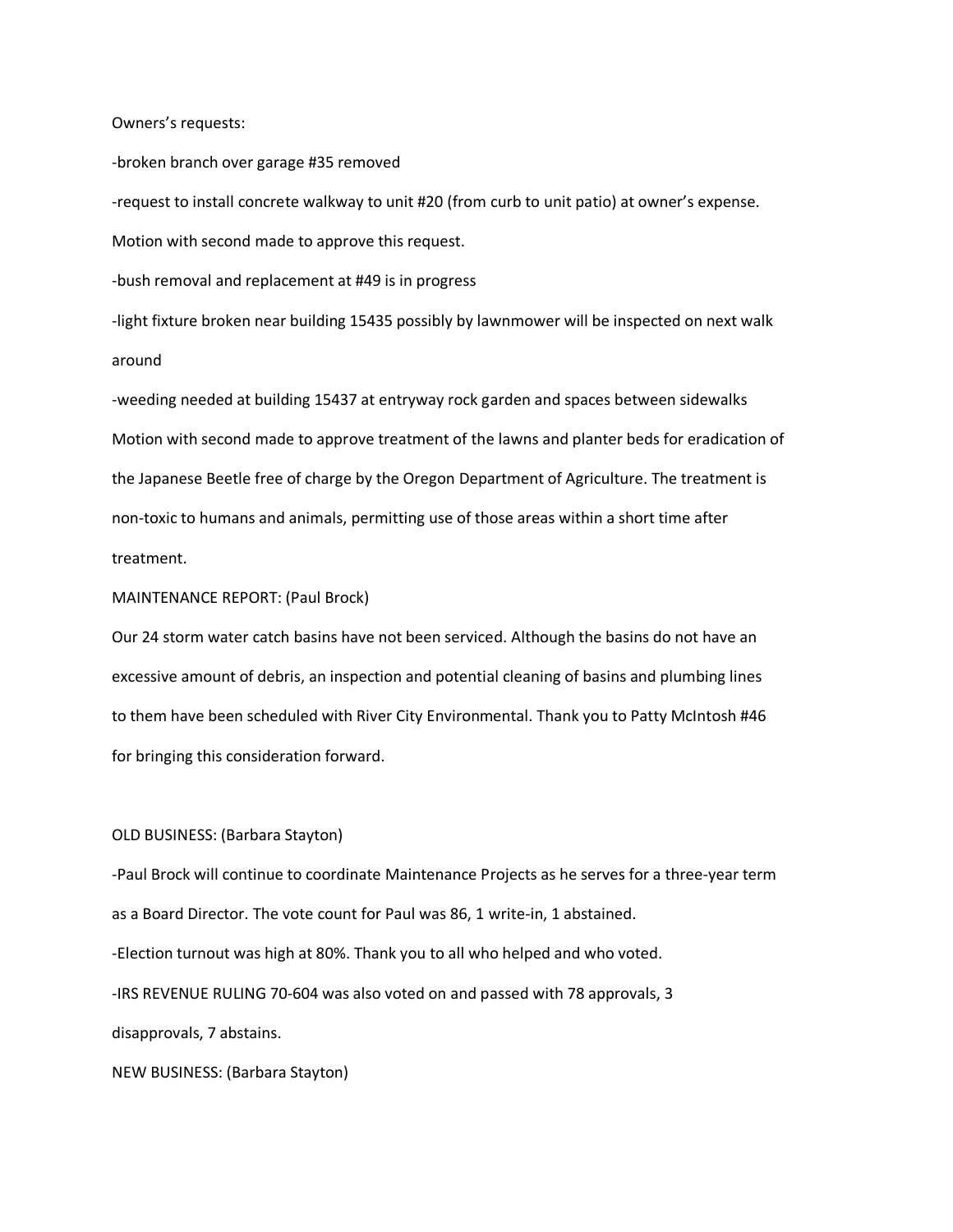-Motion with second made to appoint Judy West #35 as Resident Information and Communication Officer. She will keep an accurate Residents List and coordinate with Joan Mathews in providing updated information within the Welcome Packet for new residents. - As of May 1st, Ann Arnold will no longer serve as Assistant Treasurer. She served several years and did an excellent job. Thank you, Ann, for your willingness to participate as an HOA

Officer.

-Motion with second made to appoint Bill Norton #59 as Assistant Treasurer beginning May 1st.

NEXT FOUNTAINS BOARD OF DIRECTORS MEETING:

3pm via conference call on Monday, May 10, 2021

MEETING ADJOURNED at 3:52pm

SUBMITTED BY:

Cyndy O'Brien, Secretary

FOUNTAINS HOA BOARD MEETING March 8,2021

Meeting called to order at 3:pm Quorum present: Barbara Stayton (Chairman), Irene Jordan (Treasurer), Cyndy O'Brien (Secretary)

Officers present: Paul Brock, Jim Cunningham, Reno Tortora, Ann Arnold, Jean Madrid, Joan Mathews

Residents present: Neal Sanders, Bonnie Sanders, Lee Cunningham, Bill Norton, Kay Norton, Patty McIntosh

RESIDENTS WITH REMARKS/QUESTIONS: None

SECRETARY'S REPORT (Cyndy O'Brien): Motion with second made to accept 2/8/2021 Board Meeting Minutes

ASSISTANT TREASURER'S REPORT (Ann Arnold): FEBRUARY 2021 homeowner assessment payments/deposits: 110 units paid 1 transfer fee paid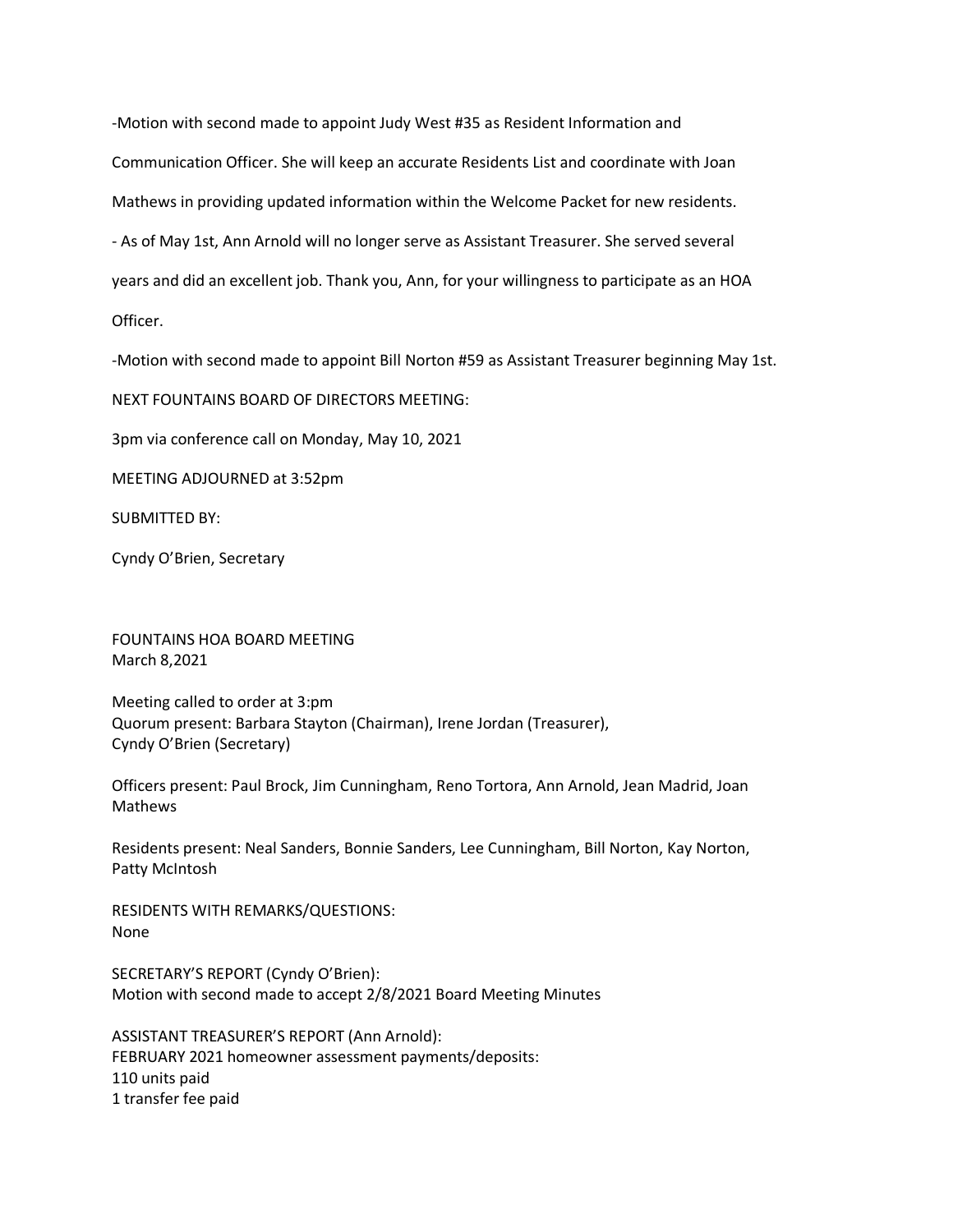1 statement fee paid 1 new buyer fee paid

TREASURER'S REPORT (Irene Jordan):

1. Funds on hand at 2/28/2021:

Total Reserve Funds on Hand \$447,291.03

Total Operations Funds on Hand \$86,091.55

Total Funds on Hand \$533,382.58

2. Checks numbers 3486 through 3504 were issued for a total of \$53,52.23. There were 2 Reserve payments for \$22,038.14. There were 3 debit card charges for a total of \$219.29. Checks outstanding at month end totaled \$8,743.65.

3. CD 4049201 at Washington Federal matured February 5 and was rolled over. New maturity date is August 7, 2021.

TREASURER'S REPORT continued;

4. Our CPA firm (Schwindt & Co.) has sent the final version for the 2021 Reserve Study and it was distributed to Board members. Please review pages 9-15, 21, 27, 64. The 2021 Reserve Study is moved, seconded and approved to accept.

5. Deck project to date cost:

| 2018        | 2019         | 2020                    | 2021 | Total        |
|-------------|--------------|-------------------------|------|--------------|
| \$73,334.12 | \$138,871.59 | \$167,256.28 \$7,464.64 |      | \$386,926.63 |

NEIGHBORHOOD WATCH AREA COORDINATOR (Reno Tortora): Nothing to report

NEWCOMERS WELCOME/NEW RESIDENTS (Joan Mathews): -#23 received a packet -#90 has closed

-#27 is Sale Pending -#43 closing date projected for 4/9/2021

LANDSCAPE REPORT (Jim Cunningham):

-Clean up after storm is done

-#46 French drain projected to be completed in April

-trimming rhododendrons blocking certain condo windows

-residents are asked to check with Jim before doing anything to landscape in the Common areas

## MAINTENANCE REPORT (Paul Brock):

-Melting snow and ice on the roof can penetrate through vents and chimneys. The roof did well through the recent storm with one water intrusion causing drywall damage of a unit which has been repaired. Further water intrusion will not be an issue with rainfall but the location of the breach will be pointed out to the roofers conducting maintenance later this year. -lobby doorways to be painted when weather improves, possibly April. Residents will be notified in advance.

-two roof replacement bids are in and waiting for the third

OLD BUSINESS (Barbara Stayton): -absentee ballots were sent out 3/5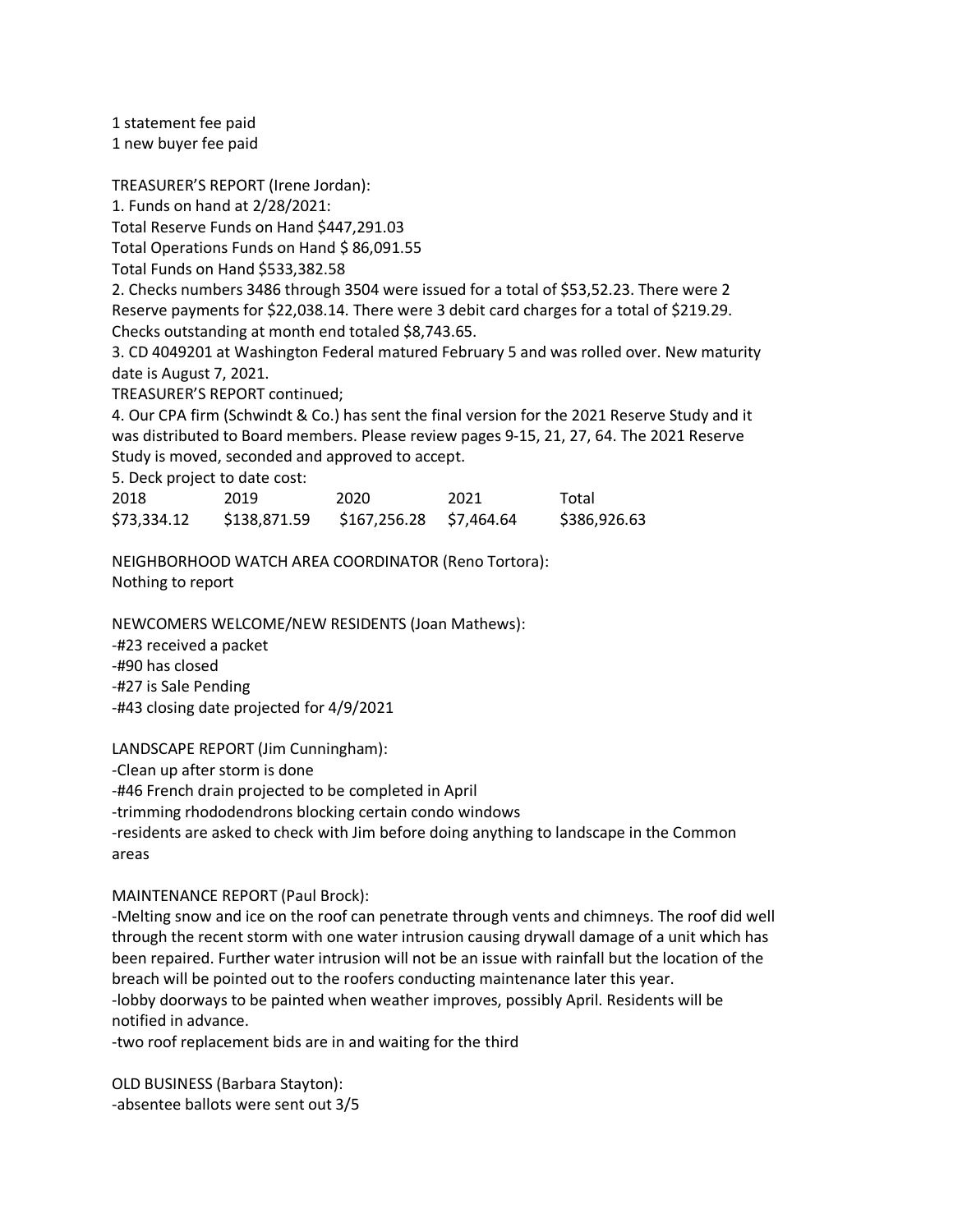-on 3/15, Election Monitors will place ballots at each entryway starting at 8a and will collect ballots at 8p

NEW BUSINESS (Barbara Stayton): -Volunteer committee members needed for 2 projects: -New Roof Committee; -volunteers wanted to form committee by this May with roof replacement possible by 2025 -will query volunteers by email -6 volunteers needed in addition to Irene Jordan and Paul Brock -Patio/Deck Committee; -further define Bylaw article 9, section 3 -5 volunteers needed in addition to Cyndy O'Brien -contact Cyndy via phone by 3/21 -information will be submitted to Board at 5/2021 meeting

NEXT FOUNTAINS BOARD OF DIRECTORS MEETING: 3p by conference call on Monday, April 12, 2021

MEETING ADJOURNED: At 3:51pm SUBMITTED BY: Cyndy O'Brien, Acting Secretary

## FOUNTAINS HOA BOARD OF DIRECTORS MEETING MINUTES

Website - fountainsatsummerfield.com Email - fountainshoa.18@gmail.com FEBRUARY 8, 2021

Meeting called to order at 3:01p by conference call

Quorum present: Barbara Stayton (Chairman), Irene Jordan (Treasurer), Cyndy O'Brien (Secretary)

Officers present: Paul Brock, Ann Arnold, Jim Cunningham, Reno Tortora, Joan Mathews

Officers absent: Jean Madrid

Residents present: Neal Sanders #5, Bonnie Sanders #5, Stella Vetrone #17, Patricia Goytia #16, Donna Allen #9, Patty McIntosh #46

RESIDENTS WITH REMARKS/QUESTIONS:

None

SECRETARY'S REPORT (Cyndy O'Brien):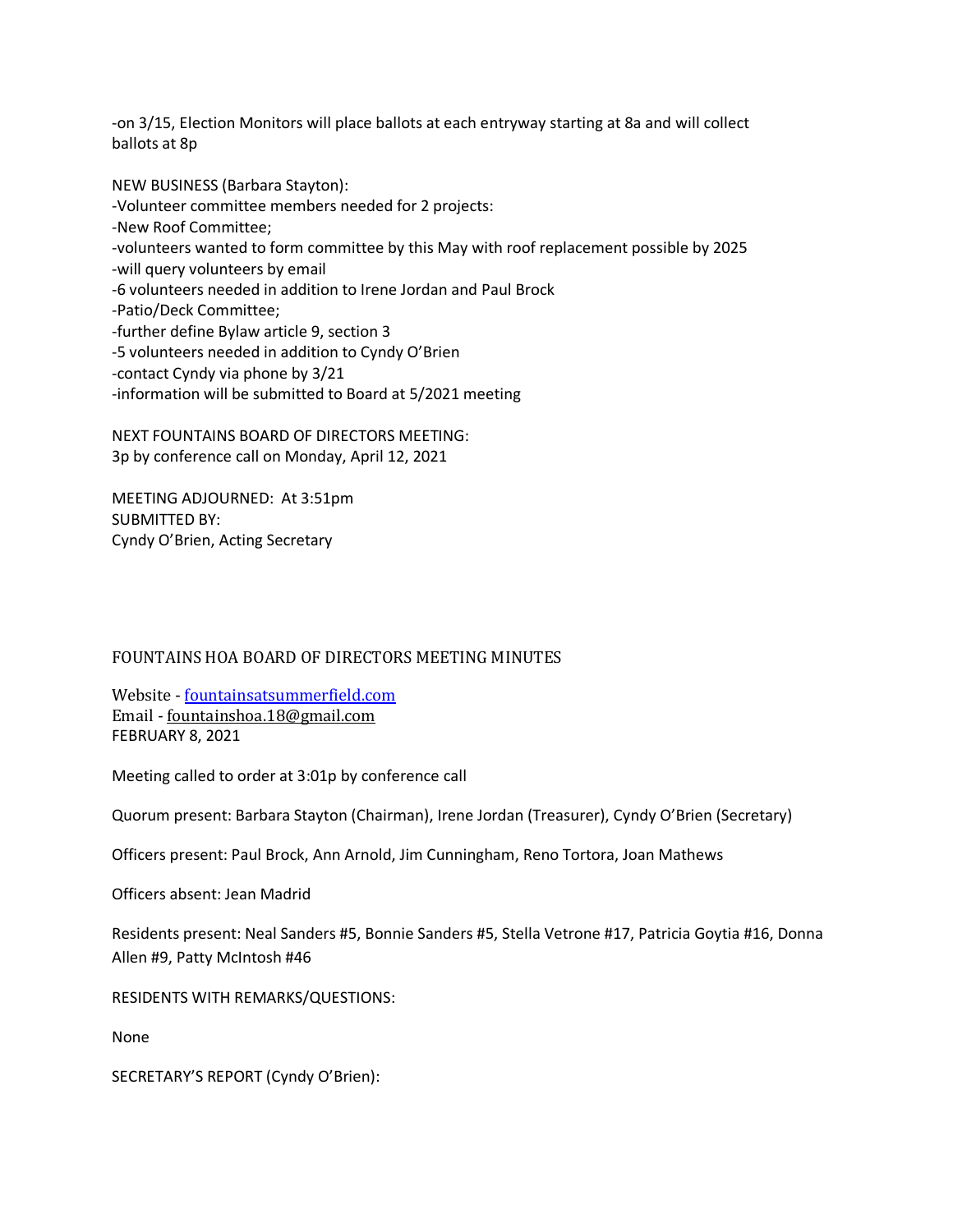Motion with second made to accept 1/11/2021 Board Meeting Minutes

ASSISTANT TREASURER'S REPORT (Ann Arnold):

January homeowner assessment payments/deposits;

110 units paid

2 statement fees paid

TREASURER'S REPORT (Irene Jordan):

1. Funds on Hand at January 31, 2021:

a. Total Reserves Funds on Hand \$437,389.25

b. Total Operations Funds on Hand \$102,090.00

c. Total Funds on Hand \$539,479.25

2. Check numbers 3470 through 3485 were issued for a total of \$26,805.04. There was one Reserve payment

in January for \$867.50. There were 2 debit card charges for a total of \$94.16. Checks outstanding at month

end totaled \$5,472.54.

3. Reminder that one of the Washington Federal CD's will mature on February 5.

4. Project costs remain unchanged from November report.

Deck Project:

2018 2019 2020 TOTAL

73,334.12 138,871.59 167,256.28 379,461.99

NEIGHBORHOOD WATCH AREA COORDINATOR (Reno Tortora): -Nothing to report

NEWCOMERS WELCOME/NEW RESIDENTS (Joan Mathews): -No new residents

LANDSCAPE REPORT (Jim Cunningham): -winter pruning and cleanup continues. Plan and

estimate due for evergreen and perennial planting in spring in lieu of mulch. A motion was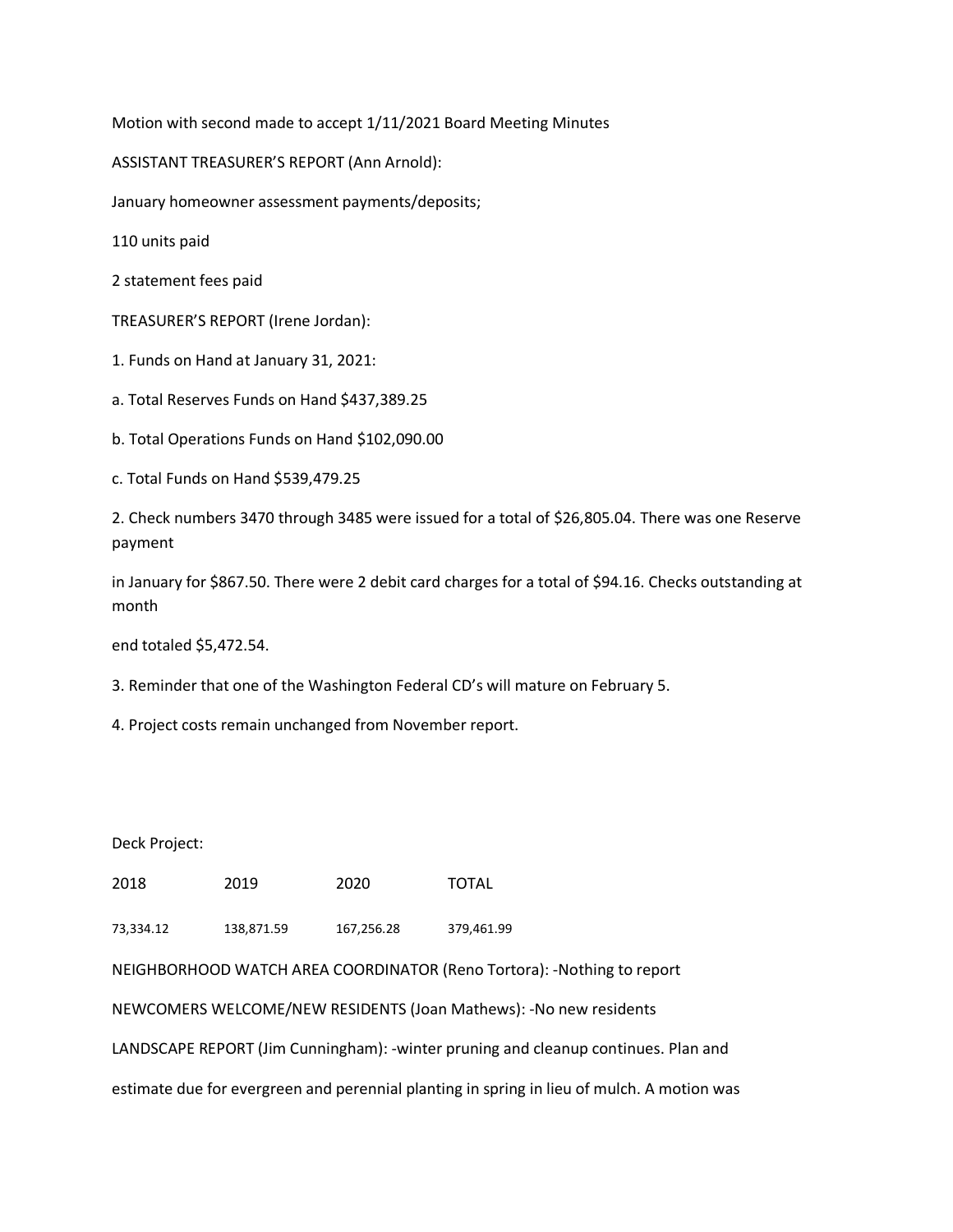made, seconded and passed to approve the Brightview remedy for the drainage problem

surrounding the patio to Unit #46.

MAINTENANCE REPORT (Paul Brock):

During heavy rains, excessive amounts of water and mud flow onto Patio 46. Last month we approached three vendors and asked them to provide written estimates to correct this problem. The three vendors are Seven Dees, Brightview and HOA Services.

HOA Services did not submit their written estimate in time for the board meeting, so the board

considered only the estimates from Seven Dees and Brightview. Both Seven Dees and Brightview propose installing a French drain with rock fill along the northern edge of Patio 46. This is precisely what we need in that location to stop water and mud from flowing onto Patio 46 during a heavy rain. Plus, they look very nice. As far as the estimates from Brightview and Seven Dees are concerned, we prefer the estimate from Brightview. Brightview's proposed solution will get the job done, and the estimated cost is far less than the estimated cost of Seven Dees' proposed solution.

OLD BUSINESS (Barbara Stayton):

-In the Fountains website under Governing Documents, Resolutions has been added containing

insurance coverages and who pays for what

### NEW BUSINESS (Barbara Stayton):

- Nominations for Board of Directors opening;

- 2/15 -forms will be sent out to submit nominees
- 3/1 must be received to Box 31 or email or the Fountains mail address
- 3/5 Election notice will be sent out to all residents explaining the process for voting and

where the ballots will be located and returned

3/15 - Ballots in envelopes will be placed in entryway of each building by 8am,

Ballots will be picked up after 8pm. Election Monitors will be selected to perform these tasks.

- 3/17 Absentee ballots will be accepted by 8p this day
- 4/12 the April Board Meeting where the result of the election will be announced

-when we are able to safely have an in person meeting, a Townhall will be announced with a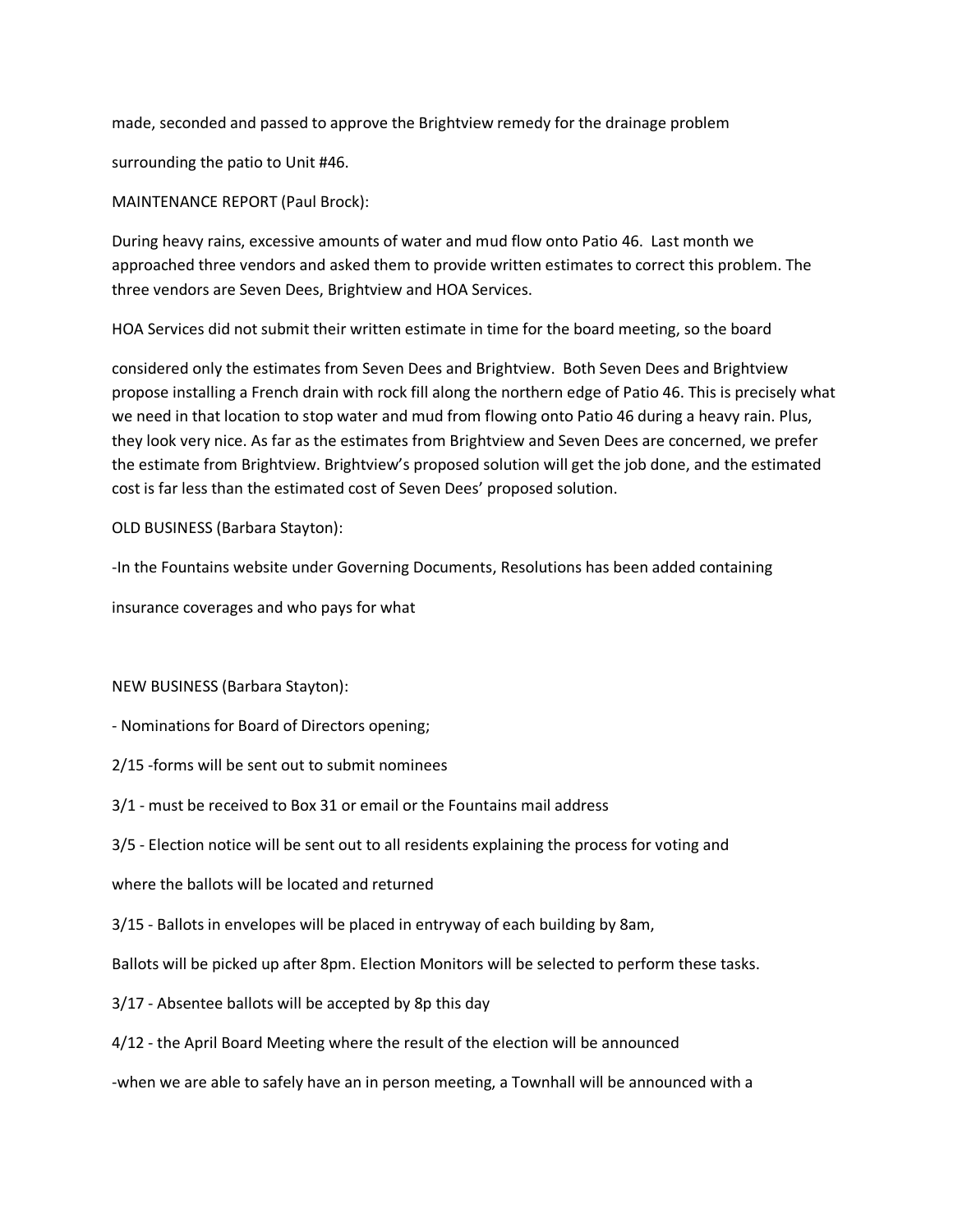possible speaker to discuss the Fountains Insurance coverages

- The Insurance coverage for the Fountains includes: (please see website for more detail)

1)Master Policy for property and buildings

2)Crime and Fidelity for fraud and financial loss from criminal activity

3)D&O Policy covering the Board of Directors and Officers for financial and non-financial decisions

4)Umbrella Policy adds extra coverage for D&O Policy

5)Workman's Compensation

NEXT FOUNTAINS BOARD OF DIRECTORS MEETING:

3P CONFERENCE CALL ON March 8, 2021

MEETING ADJOURNED: At 3:57p

SUBMITTED BY:

Cyndy O'Brien, Acting Secretary

### FOUNTAINS HOA BOARD OF DIRECTORS MEETING MINUTES

Website - fountainsatsummerfield.com Email - fountainshoa.18@gmail.com JANUARY 11, 2021

Meeting called to order at 3:08pm by conference call

Quorum present: Barbara Stayton, Chairman and Irene Jordan, Treasurer

Officers present: Paul Brock, Ann Arnold, Jim Cunningham, Reno Tortora

Officers absent: Jean Madrid, Joan Mathews

Residents present: Neal Sanders, Lorry Christian, Stella Vetrone, Patricia Goytia, Cyndy O'Brien

Patty McIntosh (present at 3:35p)

NEW BUSINESS:

-Motion by Irene Jordan to appoint Cyndy O'Brien to the Board immediately, second motion made by Barbara Stayton. Motion passed A vote of the residents to fill the vacancy will be taken at the Annual Meeting possibly in June.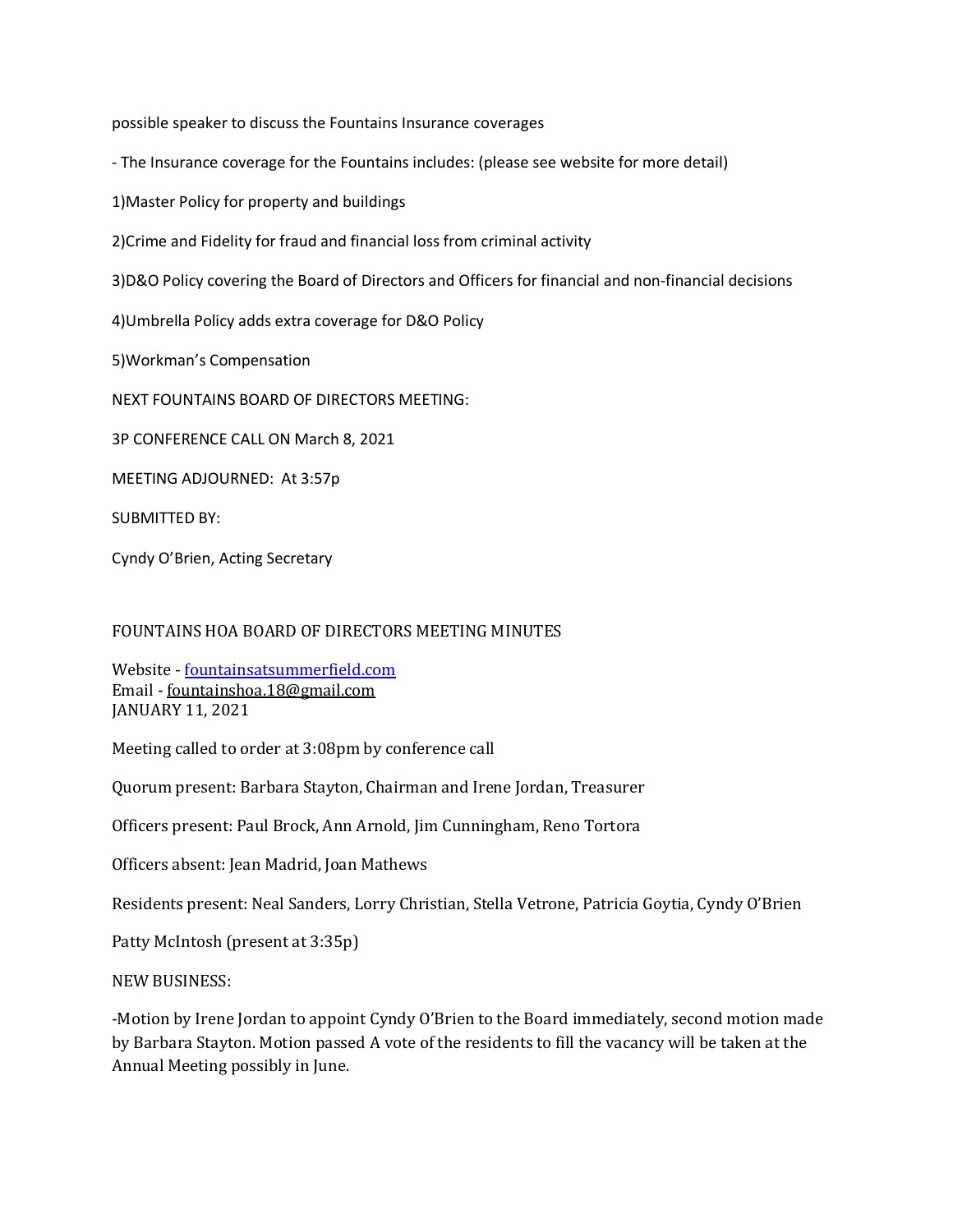-Website change proposed and accepted to place Bylaws and Resolutions under a new category Governing Documents. Barbara Stayton to contact the webmaster i n February. Any other changes wanted/needed, please direct to Barbara this month.

RESIDENT REMARKS/QUESTIONS:

None

SECRETARY'S REPORT:

December 14, 2020 meeting minutes accepted as written.

ASSISTANT TREASURER'S REPORT (Ann Arnold):

-December payment/receipts;

110 units paid

1 late fee

3 transfer fees

3 statement fees

3 new owner fees

Report approved.

-Many calls asking the amount of the new HOA fee. Earlier notice for next increase considered.

TREASURER'S REPORT (Irene Jordan):

-Motion with second made to rollover the Washington Federal CD. It was recommended the existing CD be rolled over for another short period of time. Motion passed.

-REPORT

1. Funds on Hand at December 31, 2020:

| Total Reserves Funds on Hand   | \$424,216.58 |
|--------------------------------|--------------|
| Total Operations Funds on Hand | \$89,704.76  |
| Total Funds on Hand            | \$513,921.34 |

2. Check numbers 3453 through 3469 were issued for a total of \$25,407.08. There were no Reserve payments in December. There were 2 debit card charges for a total of \$127.15. Checks outstanding at month end totaled \$9.773.52.

3. One of the Washington Federal CD's will mature on February 5.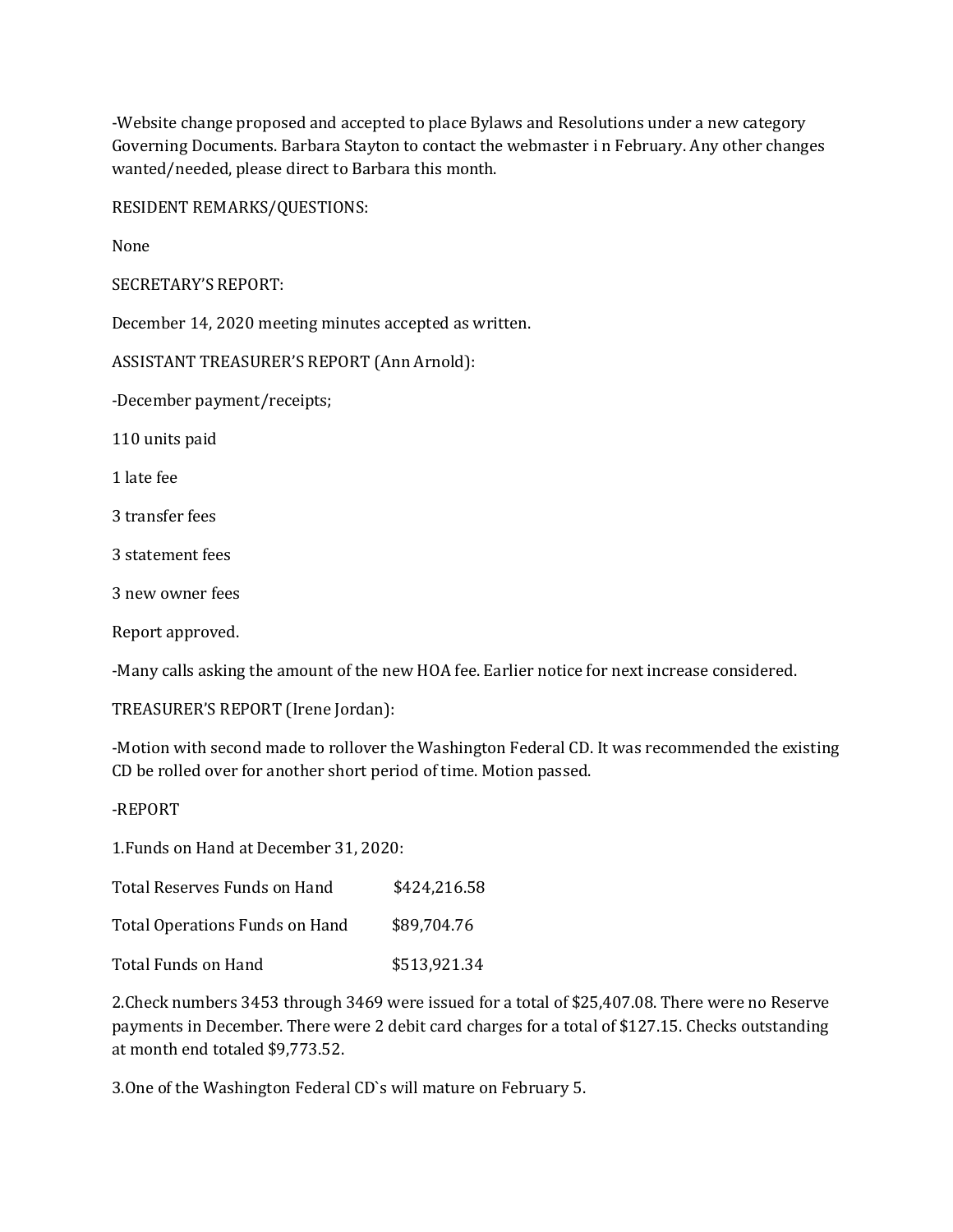4. Project costs remain unchanged from November report.

Project Costs Summary To Date

|                | 2018        | 2019        | 2020                      | Total        |
|----------------|-------------|-------------|---------------------------|--------------|
| Deck Project   | \$73,334.12 |             | \$138,871.59 \$167,256.28 | \$379,461.99 |
| Siding Project | \$21,403.27 | \$45,718.72 | \$28,328.51               | \$95,450.50  |

NEIGHBORHOOD WATCH AREA COORDINATOR (Reno Tortora):

-Proposed changes in the forms given to new residents to be presented to the Board for review.

-Follow up on a possible quarantined resident and residents will be informed if possible exposure concerns.

NEWCOMERS WELCOME (Barbara Stayton speaking in place of Joan Mathews):

-#73 and #74 are occupied

-3 units are possibly coming up for sale this month

LANDSCAPE REPORT (Jim Cunningham):

-A birch and pine trees in the northwest corner of the Fountains near  $\#107$  and  $\#110$  are to be removed  $1/14$ .

-Brightview has assigned a new Project Manager, Matt Lake, to the Fountains.

-Pruning and removing l eaves to be continued this week and through the winter.

-Both fountains have been turned on.

MAINTENANCE (Paul Brock):

-A motion was made and seconded to accept Aylwin Construction's estimate of \$14,290 not to exceed \$15,000 for replacement of nearby shingles and cricket (See below for details). Aylwin Construction will make every effort to match the new shingles to the old shingles. Motion passed.

-Paul Brock reported that he received an email from Ken Ross, a code compliance officer for the City of Tigard, which stated that Ken Ross is unaware of any work on our property that required reinspection.

Last week, the resident in Unit 17, an upper unit, reported that water was leaking into her unit through the ceiling around a pocket door frame. HOA Services was called to investigate the problem and determined that the water was coming from a leak in the roof. The suspected site of the leak was a portion of the roof called a cricket which is a large piece of metal that is situated in the valley between two inclines of roof. In this case,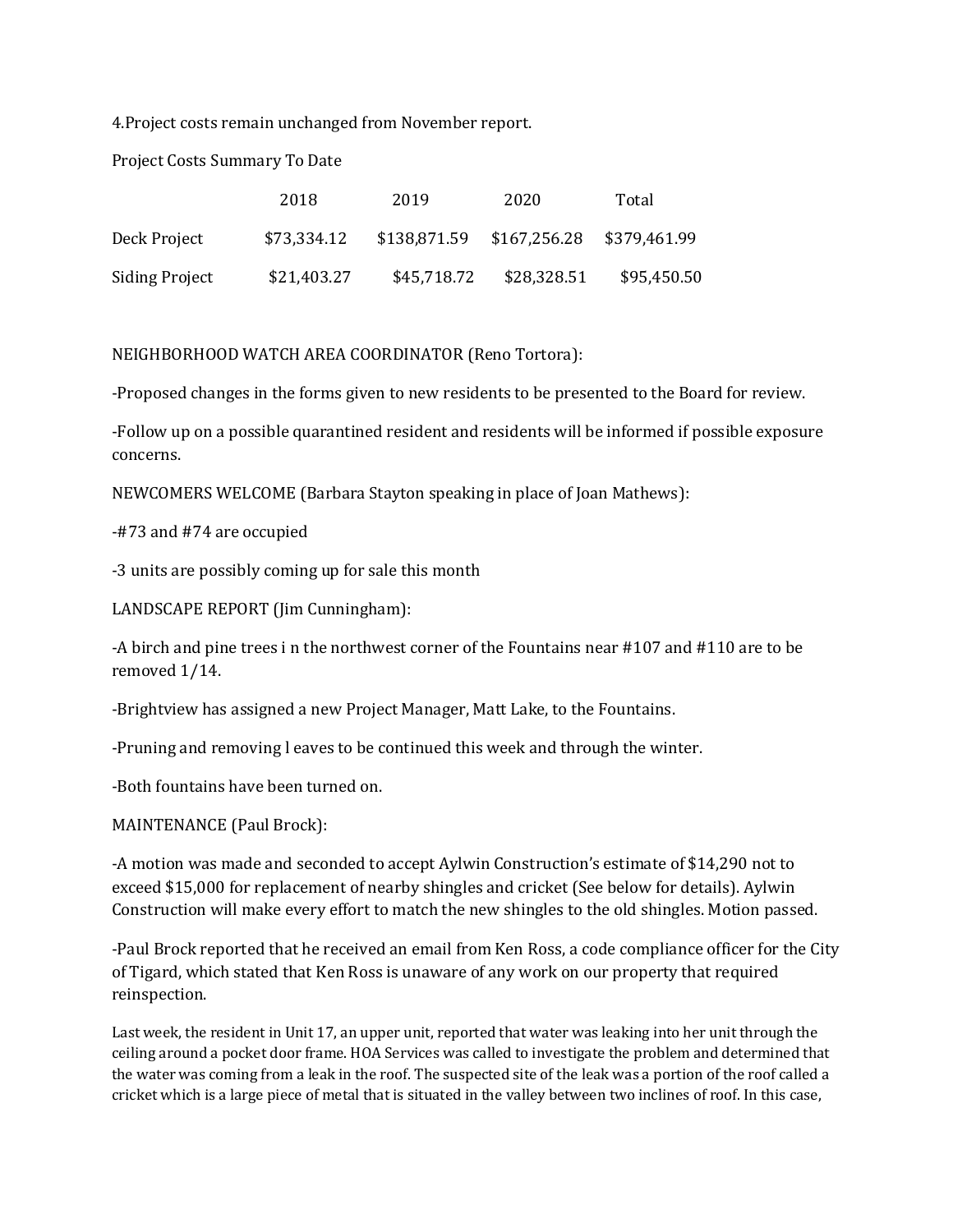the cricket is damaged due to wear and is situated right above the location in Unit 17 where water was leaking in. HOA Services said that they could "put a band-aid on it" as a temporary repair but that we probably should hire a roofer to repair the damage to the roof. HOA Services said they would be happy to repair the water damage to the attic and to Unit 17 after the roof leak was repaired. Fortunately for us, we know a roofer, Josh Robertson of Aylwin Construction, who is familiar with our roofs. (Josh gave a presentation to the Fountains board on the condition of our roofs back in February 2020.) We reported the leak to Josh, and he came out to investigate the leak. Josh agreed with HOA Services personnel that the culprit was likely the damaged, "improperly installed" cricket. Josh and another worker did their best to locate and repair the area of the damaged cricket that they thought was causing the leak. As far as I know, no shingles were replaced during this procedure.

The next day, HOA Services personnel went up on the roof with a hose to spray water on the roof and find out if the repairs had stopped the leak. Unfortunately, the roof still leaked. According to the roofer, this likely means that the leak site is somewhere on the portion of the damaged cricket which lies under the shingles or somewhere else on the two inclines of roof. It's impossible to know the location of the leak site precisely without a forensic demolition of the shingles. This gets expensive. At this point, the repairs could cost as much as \$3000.00 to \$5500.00.

The situation that we face is relatively simple to describe:

1) We can try to repair the roof for 3 to 5.5 thousand dollars, but when we replace the roofs on all of our buildings in 5 years, all the repairs will be torn up, and the money sorta goes down the rat hole.

2) We can replace the shingles on the two adjacent inclines and replace the cricket above Unit 17. This is a lot more expensive, \$14,290.00, but when we replace the roofs on all of our buildings in 5 years, these two inclines and the cricket will be already done and can be passed over. Thus, over the long term, Item 2 is a much better investment. Josh Robertson of Aylwin Construction describes it very well in his own words:

Here are the two considerations that I suggest the board compare:

• Repairs - There is no way to know exactly the extent of the repair. We tried to keep it to a minimum by not tearing out a lot of shingles and focusing on the obvious area and that was insufficient. If we start going after it and tearing up a large area, I estimate that it could easily turn into a \$3,000 - \$4,000 repair. If we coated the cricket with silicone, that would be another \$1,500 or so. Even after that, we can't guarantee this area to be problem free. We are dealing with two layers of shingles and an improperly installed cricket. Water can easily travel between the layers and get under that cricket.

• The absolute best solution here would be to replace the cricket and the shingles on the adjacent slopes all the way to the ridge. This way the entire area would be covered by labor and material warranties and wouldn't need to be touched down the road when the rest of the roofs are getting replaced. This comes in at  $$14,790$ , but we would discount i t  $$500$ , bringing it down to  $$14,290$ . I realize that this is still 3x as much as the repairs might cost and may not be n the cards, but I want you to have the information upfront so you